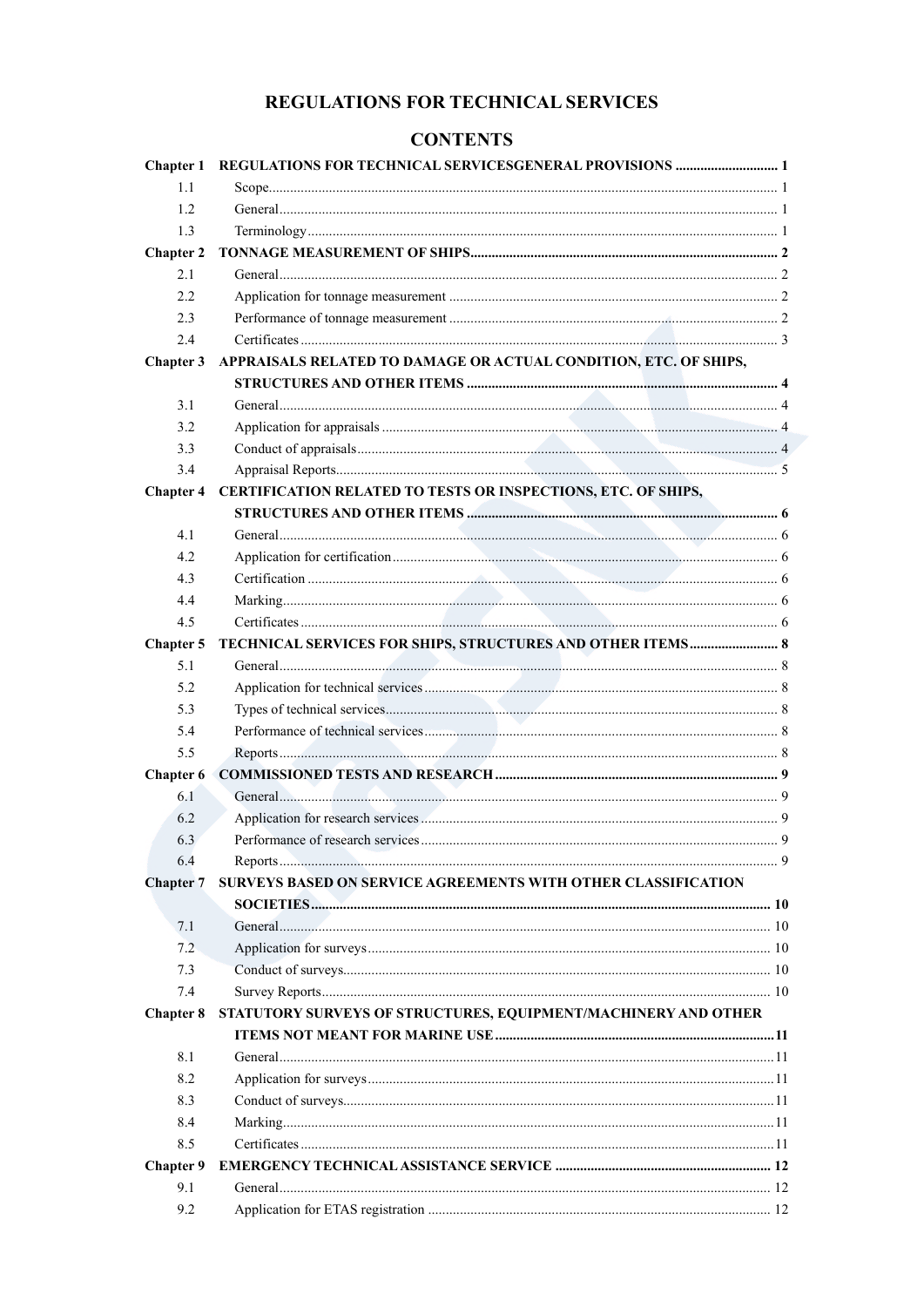| 9.3               |                                                                                          |  |
|-------------------|------------------------------------------------------------------------------------------|--|
| 9.4               |                                                                                          |  |
| Chapter 10        |                                                                                          |  |
| 10.1              |                                                                                          |  |
| 10.2              |                                                                                          |  |
| 10.3              |                                                                                          |  |
| <b>Chapter 11</b> |                                                                                          |  |
| 11.1              |                                                                                          |  |
| 11.2              |                                                                                          |  |
| 11.3              |                                                                                          |  |
| 11.4              |                                                                                          |  |
| 11.5              |                                                                                          |  |
| <b>Chapter 12</b> |                                                                                          |  |
| 12.1              |                                                                                          |  |
| 12.2              |                                                                                          |  |
| Chapter 13        |                                                                                          |  |
| 13.1              |                                                                                          |  |
| 13.2              |                                                                                          |  |
| 13.3              |                                                                                          |  |
| <b>Chapter 14</b> |                                                                                          |  |
| 14.1              |                                                                                          |  |
| 14.2              |                                                                                          |  |
| 14.3              |                                                                                          |  |
| Chapter 15        |                                                                                          |  |
| 15.1              |                                                                                          |  |
| <b>Chapter 16</b> |                                                                                          |  |
| 16.1              |                                                                                          |  |
| 16.2              |                                                                                          |  |
|                   |                                                                                          |  |
|                   |                                                                                          |  |
|                   | Form 2 APPLICATION FOR REGISTRATION FOR EMERGENCY TECHNICAL  ASSISTANCE SERVICE (ETAS)21 |  |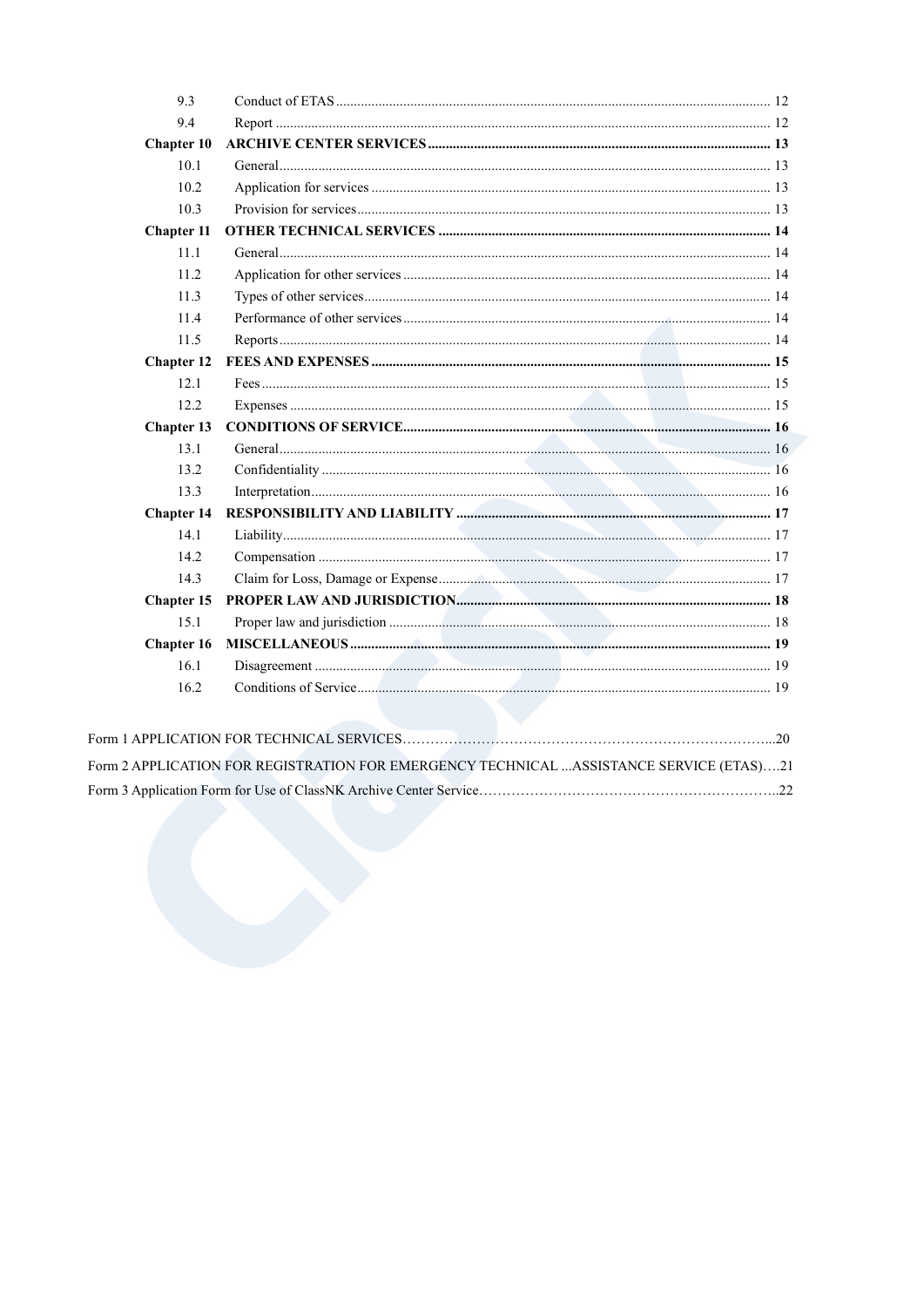## <span id="page-2-0"></span>**Chapter 1 REGULATIONS FOR TECHNICAL SERVICESGENERAL PROVISIONS**

## <span id="page-2-1"></span>**1.1 Scope**

**NIPPON KAIJI KYOKAI** (hereinafter referred to as "the Society") shall carry out technical services in accordance with these regulations. These regulations shall not apply to technical services prescribed separately.

## <span id="page-2-2"></span>**1.2 General**

-1. The Society shall offer the technical services described below in accordance with the provisions of these regulations:

- (1) Tonnage measurement of ships;
- (2) Appraisals related to damage or actual condition, etc. of ships, structures and other items;
- (3) Certification related to tests or inspections, etc. of ships, structures and other items;
- (4) Technical services for ships, structures and others items;
- (5) Commissioned tests and research;
- (6) Surveys based on service agreements with other classification societies;
- (7) Statutory surveys of structures, equipment/machinery and other items not meant for marine use;
- (8) Emergency technical assistance services;
- (9) Archive center services; and
- (10) Other technical services;
- -2. Technical services shall be carried out based on the application submitted by a party (hereafter referred to as "applicant") requesting the relevant technical services prescribed in the chapters of these regulations.
- -3. The Society will accept the application if it deems the contents of the application to be in line with the technical services prescribed in these regulations.
- -4. If the Surveyor of the Society (hereinafter referred to as "the Surveyor") deems the preparations or the information required for carrying out technical services to be inadequate, or deems that risks exist, the relevant services may be discontinued.
- -5. The applicant shall furnish the Society with complete and correct information deemed necessary by the Society to carry out the technical services being requested.

## <span id="page-2-3"></span>**1.3 Terminology**

The definitions of terms used in these regulations are as given below.

- (1) "Technical appraisal" refers to a service in which facts are collated and verified through investigations where the technical judgement of the Society is required.
- (2) "Technical certification" refers to a service in which facts are collated or verified based on classification rules, international conventions, national rules and regulations, or records of classification societies and then certified accordingly.
- (3) "Appraisal Reports" refers to documents issued by the Society when the technical appraisal is completed.
- (4) "Certificates" refers to documents issued by the Society when the technical certification is completed.
- (5) "Equipment/machinery" refers to shafting systems, propellers, engines, boilers, pressure vessels, piping systems, materials and other items.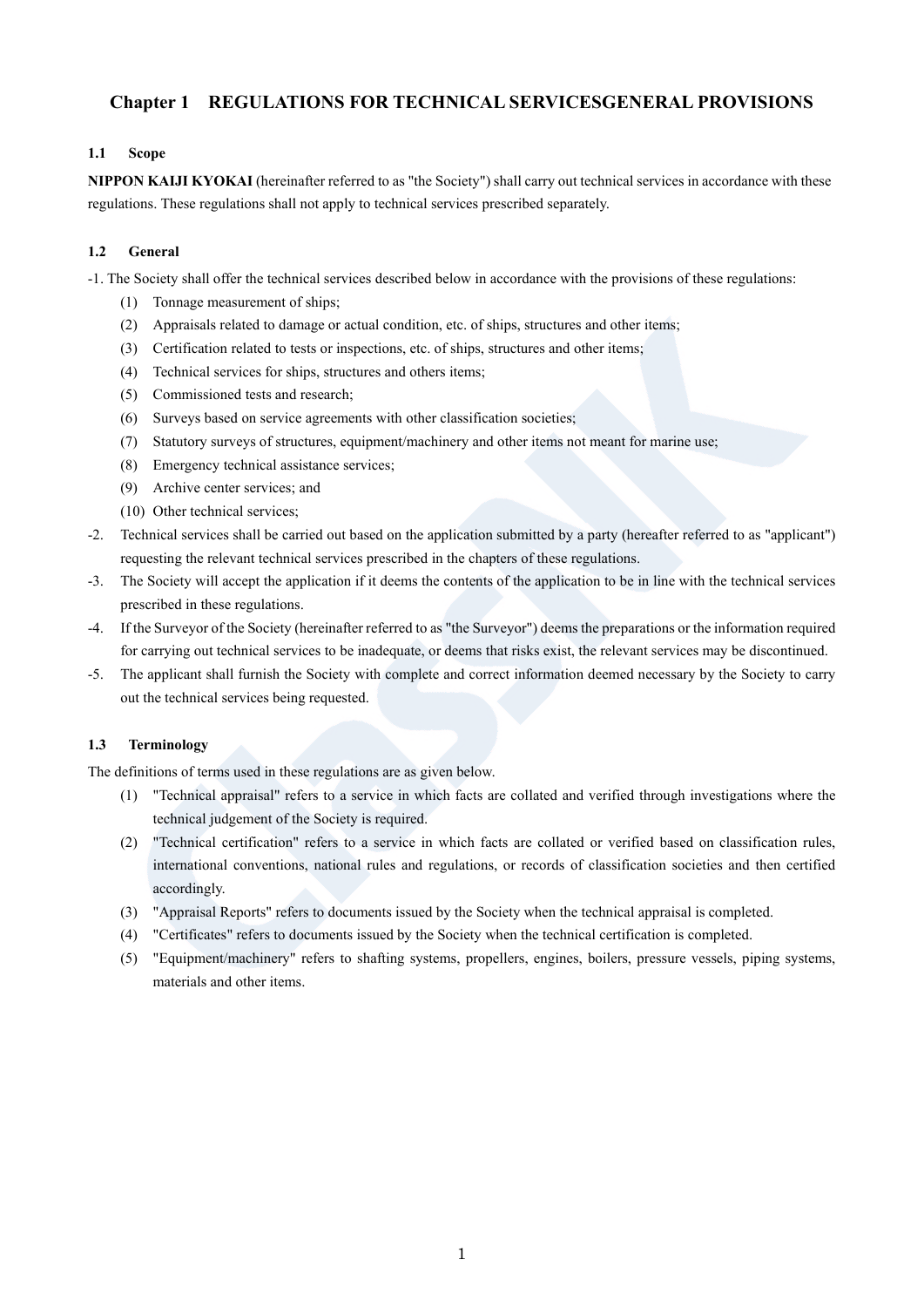## **Chapter 2 TONNAGE MEASUREMENT OF SHIPS**

## <span id="page-3-1"></span><span id="page-3-0"></span>**2.1 General**

The Society shall carry out tonnage measurements in accordance with the rules and regulations for tonnage measurements of ships described below.

- (1) Annex I of the International Convention on Tonnage Measurement of Ships, 1969.
- (2) Rules for the Measurement of Vessel for the Panama Canal.
- (3) Rules adopted by the International Tonnage Commission at Constantinople (Rules of Measurement of Vessels for the Suez Canal)
- (4) Rules and regulations related to tonnage measurement of ships of various national governments.
- (5) Rules and regulations related to tonnage measurement of ships other than those described above. (excluding items related to deadweight tonnage)

## <span id="page-3-2"></span>**2.2 Application for tonnage measurement**

- -1. Tonnage measurements shall be carried out based on the application submitted by the shipowner, shipmanager, shipbuilder or other applicant deemed appropriate by the Society.
- -2. The applicant shall attach the documents listed below to the application form (Form 1) shown in the appendix of these regulations and submit the same to the Society.
	- (1) General arrangement
	- (2) Midship section plan
	- (3) Steel construction plan
	- (4) Hold construction plan
	- (5) Capacity plan
	- (6) Lines plan and offset table
	- (7) Hatch coaming construction plan
	- (8) Hatch cover construction plan
	- (9) Forecastle construction plan
	- (10) Poop construction plan
	- (11) Deckhouse construction plan
	- (12) Cargo handling appliances plan
	- (13) Funnel construction plan
	- (14) C.C. Mark Fitting Plan
	- (15) Other drawings deemed necessary by the Society.
- -3. Notwithstanding the provisions of -2. above, the applicant may be exempted from submitting drawings for Survey of Classification.

## <span id="page-3-3"></span>**2.3 Performance of tonnage measurement**

- -1. The Society shall carry out tonnage measurement of ships for which applications have been received in accordance with the rules and regulations related to tonnage measurement of ships prescribed in section 2.1.
- -2. In principle, tonnage measurements shall be performed on site by a surveyor of the Society.
- -3. Notwithstanding the provisions of -2. above, the entire measurement on site or a part thereof may be exempted for ships to be registered with the Society, ships that have already been registered with the Society, and ships deemed appropriate for exemption by the Society.
- -4. The applicant shall ensure that a supervisor well-versed with the items to be measured is present during the actual tonnage measurements on site in order to assist the Surveyor, if necessary.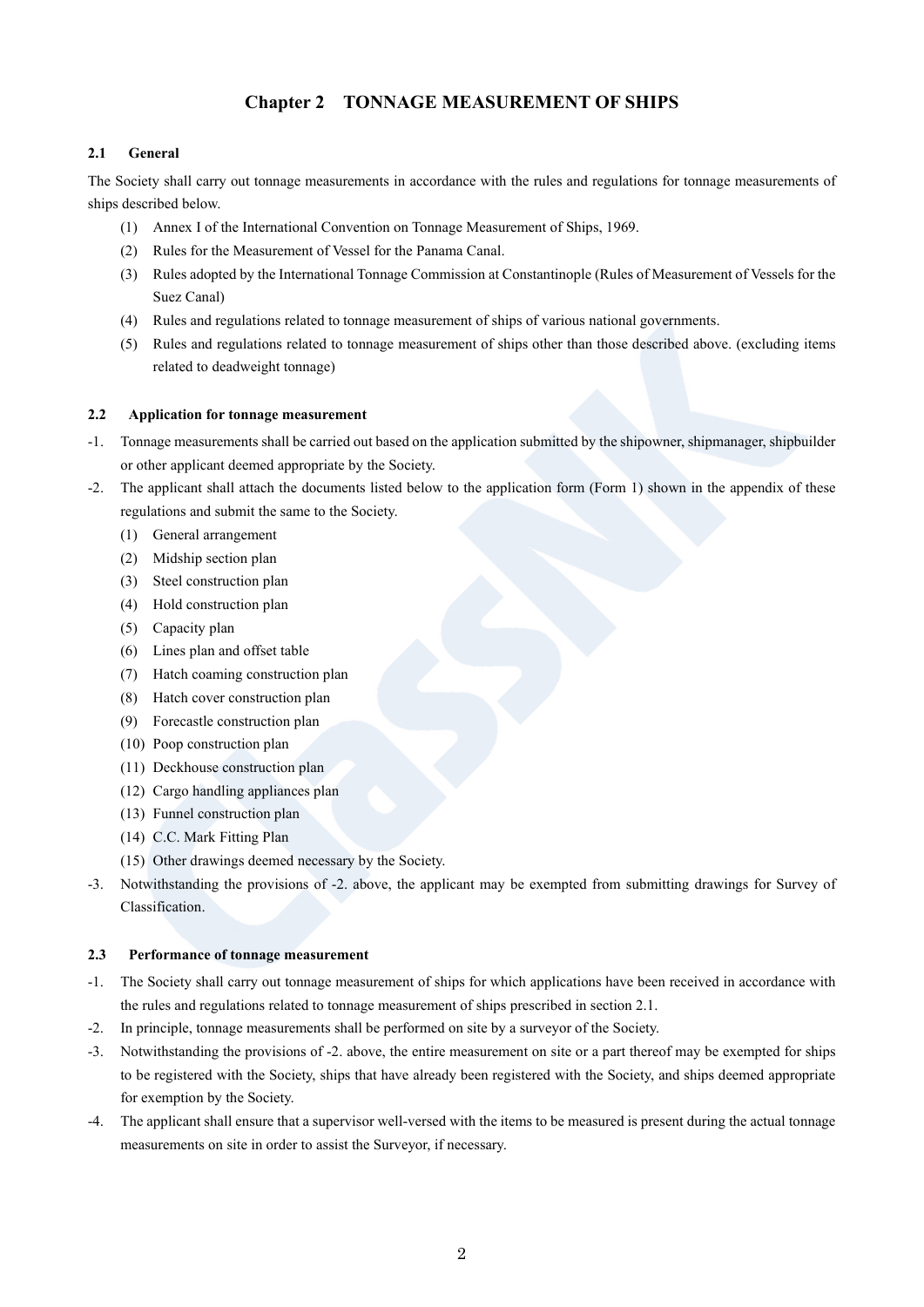## <span id="page-4-0"></span>**2.4 Certificates**

- -1. The Society shall issue the certificates and relevant documents described below to the applicant once the tonnage measurements of the ship have been satisfactorily completed in accordance with section 2.3.
	- (1) International tonnage certificate of the subject ship (or provisional International Tonnage Certificate), PC/UMS Documentation, Suez Canal Tonnage Certificate, and other tonnage certificates and documents of the government of the flag state where the ship is registered, based on the authority given by the government of the flag state.
	- (2) Tonnage certificate in the form separately prescribed by the Society in addition to the certificates described in (1) above.
- -2. If the tonnage certificate and other documents are to be renewed due to changes occurring in the items described in the said documents, the relevant provisions in sections 2.1 to 2.3 shall be followed.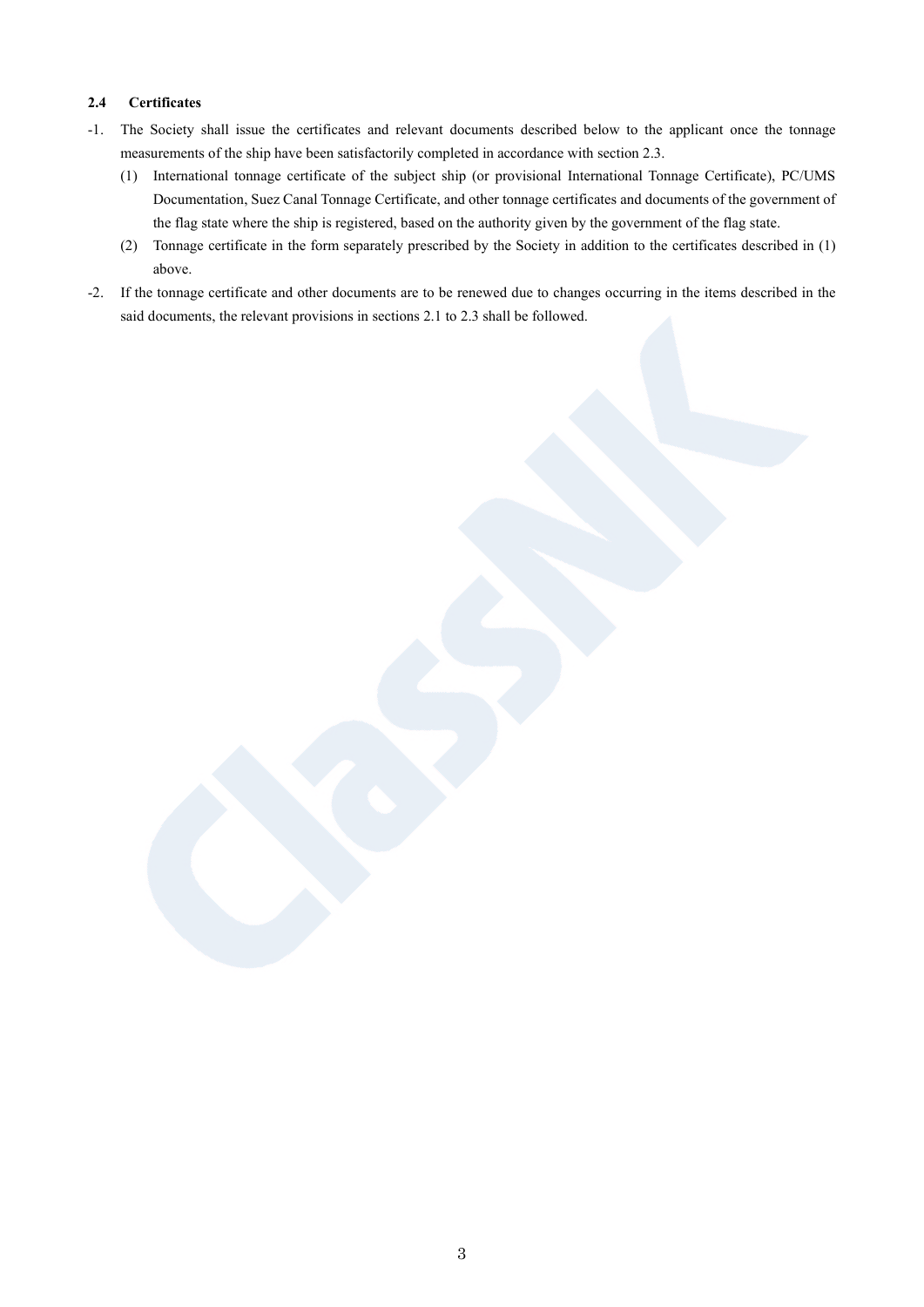# <span id="page-5-0"></span>**Chapter 3 APPRAISALS RELATED TO DAMAGE OR ACTUAL CONDITION, ETC. OF SHIPS, STRUCTURES AND OTHER ITEMS**

## <span id="page-5-1"></span>**3.1 General**

-1. The Society shall carry out the technical appraisals (hereinafter referred to as "appraisals" in this chapter) described below for ships, structures, equipment/machinery and the like.

- (1) Underwriter Survey
- (2) Condition Survey
- (3) Damage appraisal
- (4) Appraisal of seaworthiness
- (5) Appraisal of ship value
- (6) Design and strength appraisal
- (7) Other appraisals deemed appropriate by the Society
- -2. The Society may entrust a portion of the appraisal work to a duly qualified outside party, if it deems necessary.

## <span id="page-5-2"></span>**3.2 Application for appraisals**

- -1. The appraisals in 3.1-1. shall be carried out based on the application submitted by each of the respective applicants listed below.
	- (1) Insurance company that has provided the hull insurance for the relevant ship, in the case of 3.1-1.(1).
	- (2) An applicant who is the owner of the relevant ship, structure, equipment/machinery, and the like, or duly designated by the owner, in case of 3.1-1.(2) to 3.1-1.(6).
	- (3) An applicant deemed appropriate by the Society for appraisals other than those described above.
- -2. The applicant shall attach drawings and other documents deemed necessary by the Society to the application form (Form 1) shown in the appendix of these regulations and submit the same to the Society.

## <span id="page-5-3"></span>**3.3 Conduct of appraisals**

## **3.3.1 Underwriter Survey**

- -1. The Society shall carry out underwriter surveys concerning damage to ships.
- -2. The appraisal in -1. above shall be carried out based on the request submitted by the applicant. The circumstances and condition of damage, repair method, causes of damage, repair expenses and completion of repair work shall be checked.

## **3.3.2 Condition Survey**

- -1. The Society shall carry out the following types of Condition Survey.
	- (1) Condition Survey of ships
	- (2) Condition assessment
- -2. The appraisals in -1.(1) above shall be carried out based on the request submitted by the applicant. The actual condition of the hull, machinery, and various equipment, the opened-up condition of machinery, as well as the operation and maintenance records of machinery shall be assessed.
- -3. The appraisal in -1.(2) above shall consist of the following:
	- (1) Detailed visual examination of all structural members of the hull and plating thickness measurements at locations specified by the Society shall be carried out when the ship is in dry-dock or on slipway, and the condition of the hull shall be assessed.
	- (2) Records related to actual condition, operation and maintenance status of machinery and various equipment shall be examined, and the condition of machinery and equipment shall be assessed.

## **3.3.3 Damage appraisal**

The Society shall carry out a damage appraisal of ships, structures, equipment/machinery, and the like based on the request by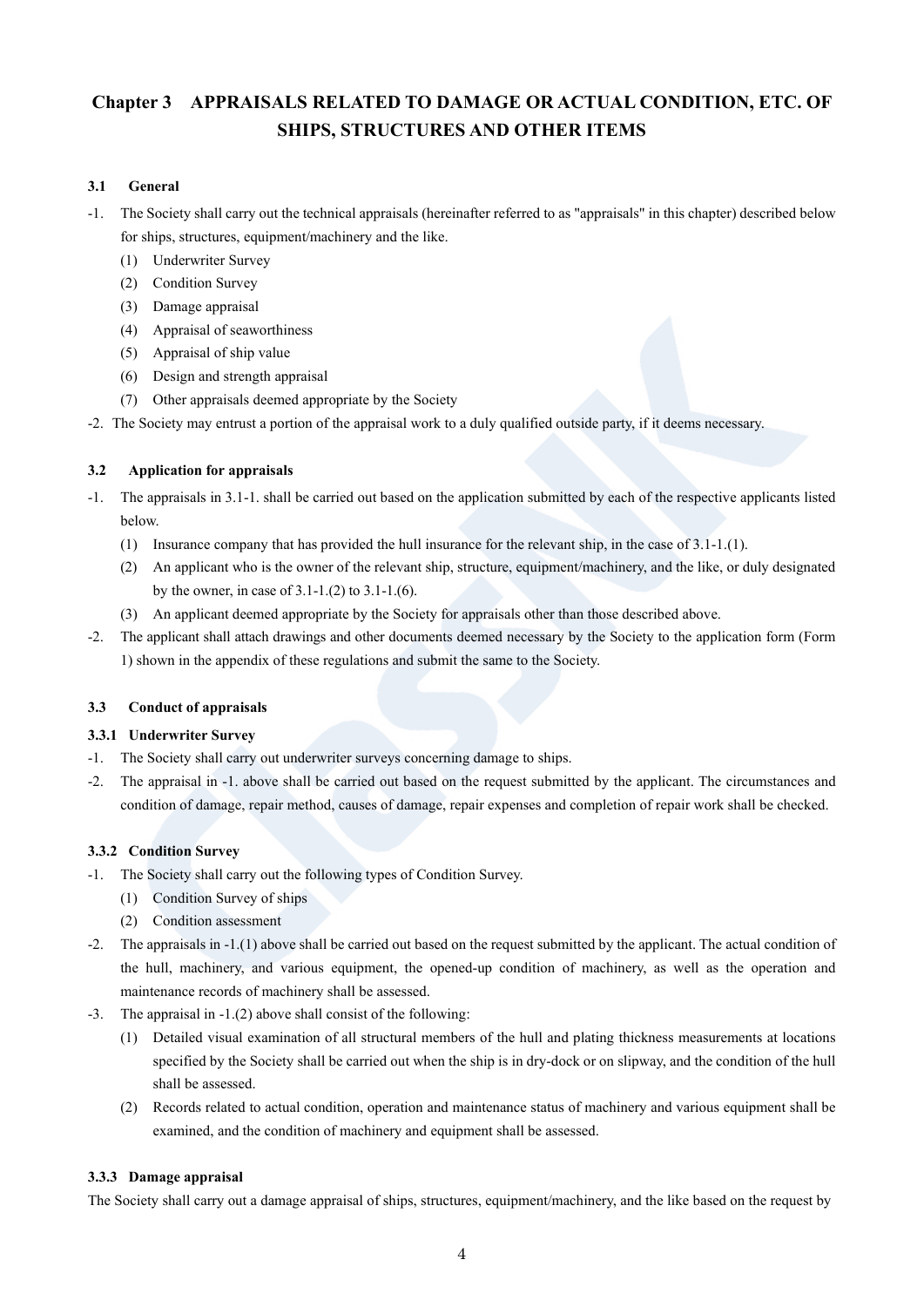the applicant checking the circumstances and condition of damage in addition to the causes of the damage.

## **3.3.4 Appraisal of seaworthiness**

- -1. The Society shall carry out appraisals of seaworthiness when the hull, machinery or other equipment of a ship is damaged (hereinafter referred to as "damaged ship") and the ship is taken to a repair yard, or when a ship needs to sail beyond its established navigation area. However, in principle, appraisals of seaworthiness shall not be carried out when a damaged ship not classed by the Society is taken to a yard for repairs.
- -2. The appraisal in -1. above shall not include assessment of the skill, etc. of crews or other personnel.
- -3. The results of the Class Maintenance Survey shall be referred to when conducting appraisals of the seaworthiness of ships classed by the Society.
- -4. Appraisals of the seaworthiness of ships not classed by the Society shall be carried out as described below.
	- (1) Drawings and other documents required by the Society shall be examined.
	- (2) Tests and examinations of hull, machinery, safety equipment and other equipment shall be carried out for the ship when it is in dry-dock or on slipway. The scope and extent of tests and examinations shall be as deemed appropriate by the Society after referring to the actual condition, age, service, survey records and other documents of the said ship.
- -5. Voyage precautions, service area restrictions, loading restrictions and other conditions such as period of validity shall be entered on the Appraisal Report.

## **3.3.5 Appraisal of ship value**

- -1. The Society shall carry out appraisals of ship value based on the age of the ship.
- -2. The applicant shall submit documents deemed necessary by the Society when applying for an appraisal of ship value for a ship that is not classed by the Society.

## **3.3.6 Design and strength appraisal**

The Society shall carry out design and strength appraisals of ships, structures and equipment/machinery as specified by the applicant.

## <span id="page-6-0"></span>**3.4 Appraisal Reports**

The Society shall issue appraisal reports to the applicant after completion of the appraisal.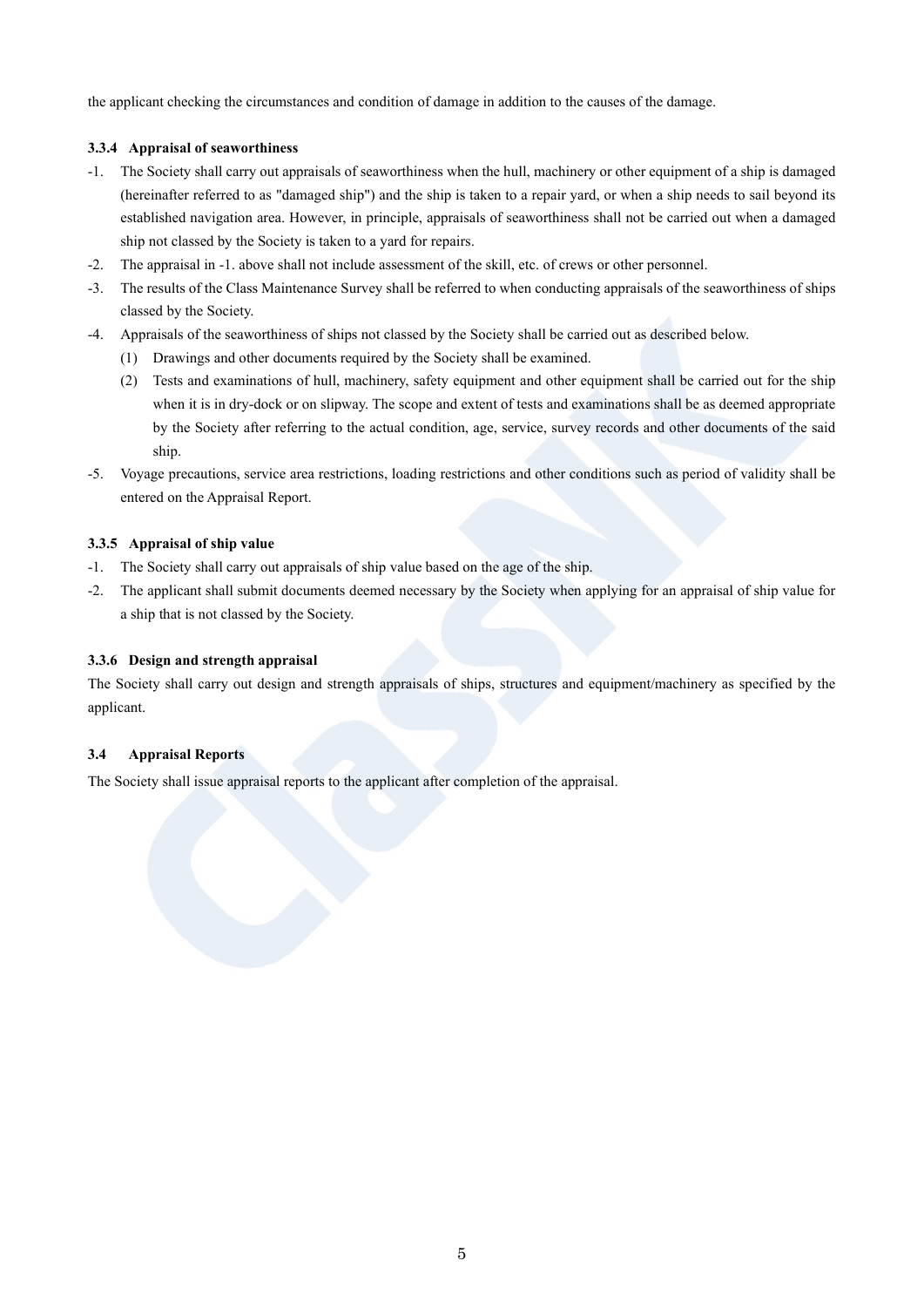# <span id="page-7-0"></span>**Chapter 4 CERTIFICATION RELATED TO TESTS OR INSPECTIONS, ETC. OF SHIPS, STRUCTURES AND OTHER ITEMS**

## <span id="page-7-1"></span>**4.1 General**

- -1. The Society shall carry out the technical certification services (hereinafter referred to as "certification" in this chapter) described below for ships, structures, equipment/ machinery and the like.
	- (1) Certification of tests and inspections of structures, equipment and other items onboard ships.
	- (2) Certification related to rules and standards for ships, structures, equipment/machinery and other items.
	- (3) Other certifications deemed appropriate by the Society.
- -2. Certifications prescribed separately shall not be included in -1. above.
- -3. The Society may entrust a portion of the certification work to a duly qualified outside party, if it deems necessary.

## <span id="page-7-2"></span>**4.2 Application for certification**

- -1. The certifications described in section 4.1 shall be carried out based on the application submitted by each of the respective applicants listed below.
	- (1) An applicant who is the owner of the subject ship, or duly designated by the owner of the subject ship, in the case of 4.1-1.(1) above.
	- (2) An applicant who is the purchaser or receiver of the item, or who has obtained the agreement of either the purchaser or the receiver of the item, in the case of 4.1-1.(2) above.
	- (3) An applicant deemed appropriate by the Society for certifications other than those described above.
- -2. The applicant shall attach drawings and other documents deemed necessary by the Society to the application form (Form 1) shown in the appendix of these regulations and submit the same to the Society.

## <span id="page-7-3"></span>**4.3 Certification**

## **4.3.1 Certification of tests and inspections of structures, equipment and other items onboard ships**

- **-**1. The Society shall carry out tests and inspections of hull, machinery, safety equipment and other items specified by the applicant.
- -2. The contents and scope of the tests and inspections shall be based on the request submitted by the applicant.

## **4.3.2 Certifications related to rules and standards for ships, structures, equipment/machinery, etc.**

- -1. The Society shall carry out certification services related to the rules and standards specified by the applicant for ships, structures, equipment/machinery, and the like. However, rules and standards shall be taken to mean recognized rules such as classification rules, conventions, international standards and national rules and regulations, or other rules and standards deemed appropriate by the Society.
- -2. Examination of drawings required for certification shall be carried out within the scope of the requirements of the applicable rules and standards for the drawings submitted by the applicant.
- -3. Inspection of quality, structures or performance of equipment/machinery shall be carried out, in principle, at the manufacturing plant or factory where the relevant item is produced.

## <span id="page-7-4"></span>**4.4 Marking**

The Society shall carry out tests and inspections of structure, equipment/machinery, or other item in accordance with 4.3.2 above. Items that have passed these tests and inspections shall be stamped or embossed with the mark [NK] and other items deemed necessary.

## <span id="page-7-5"></span>**4.5 Certificates**

- -1. The Society shall issue certificates related to the results of examinations, tests or inspections to the applicant.
- -2. The certificate shall contain the type, scope, items and standards of the inspection, results of inspection and the details of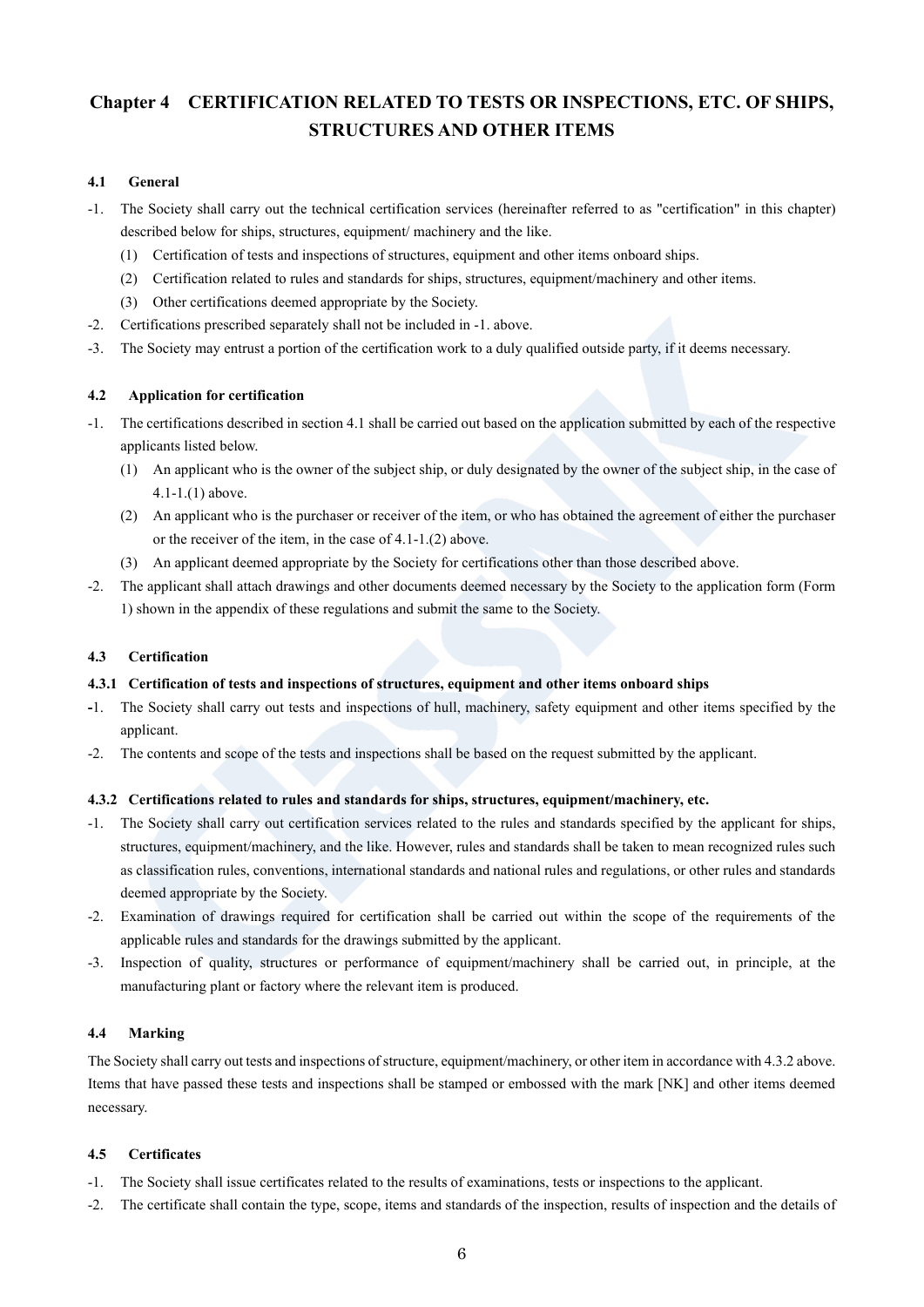stamp affixed on the article, based on the request by the applicant. If necessary, the results of tests or inspections shall also be attached to the certificate.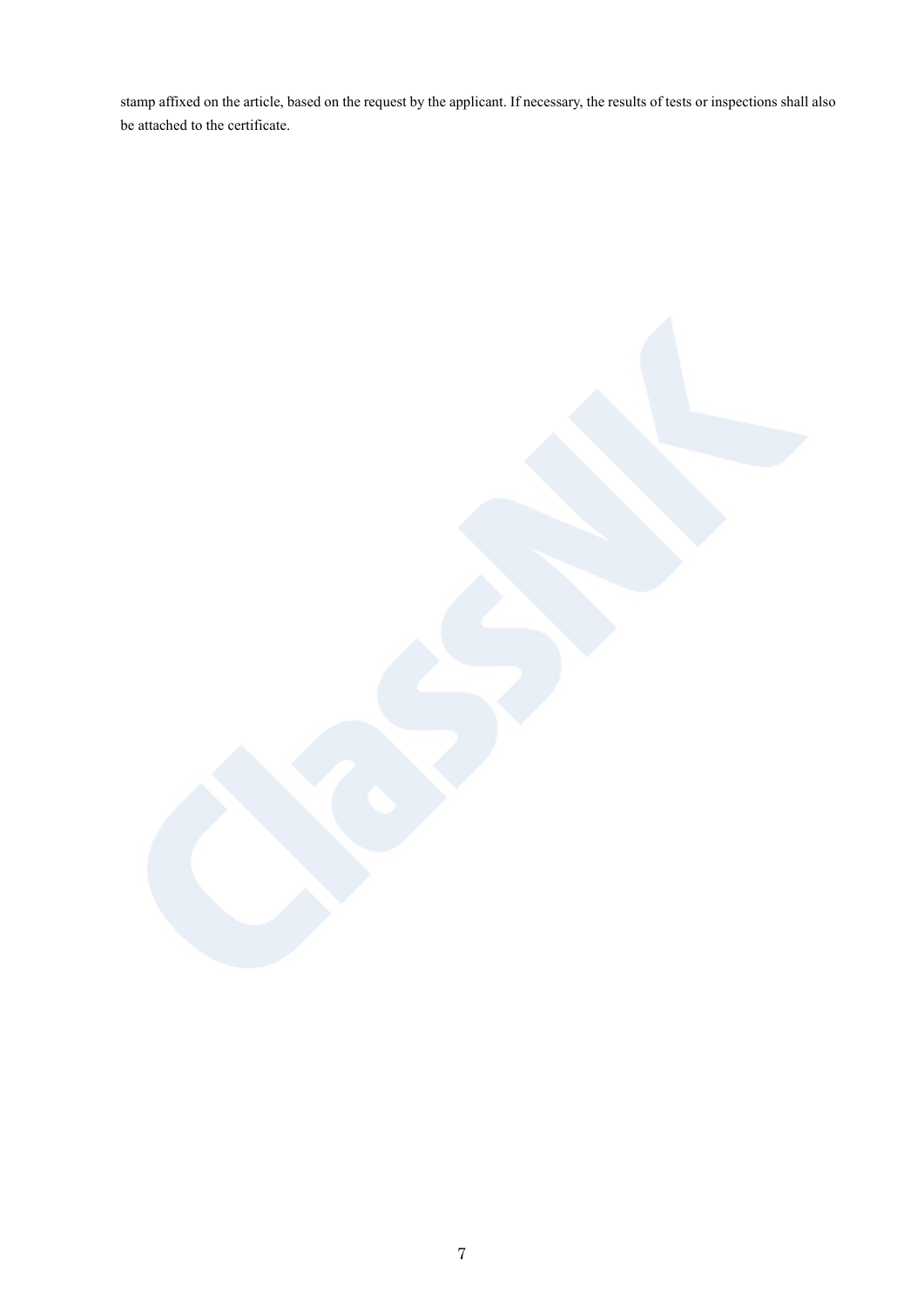## <span id="page-9-0"></span>**Chapter 5 TECHNICAL SERVICES FOR SHIPS, STRUCTURES AND OTHER ITEMS**

## <span id="page-9-1"></span>**5.1 General**

The Society shall perform technical services (hereinafter referred to as "technical services" in this chapter) related to the items described below.

- (1) Items related to the manufacture of equipment/machinery.
- (2) Other items deemed appropriate by the Society.

## <span id="page-9-2"></span>**5.2 Application for technical services**

- -1. An application for technical services shall be made by the manufacturer, owner or other person deemed appropriate by the Society by submitting a description of the technical services service required.
- -2. The Society shall conclude a technical services agreement with the applicant after discussing the contents of the application with the applicant. However, the technical services agreement may be substituted by the application form (Form 1), which is shown in the appendix of these regulations, if the Society deems it appropriate.

## <span id="page-9-3"></span>**5.3 Types of technical services**

The Society shall carry out the services described in (1) to (3) below as services related to the manufacture of equipment/machinery.

- (1) Examination of designs
- (2) Inspection during manufacture
- (3) Control of manufacturing processes

## <span id="page-9-4"></span>**5.4 Performance of technical services**

- -1. Technical services shall be performed based on the technical service agreement concluded with the applicant.
- -2. The Society may entrust a portion of the technical service work to a duly qualified outside party, if it deems necessary.

## <span id="page-9-5"></span>**5.5 Reports**

The Society shall issue reports to the applicant on the progress and results of the conduct of technical service performed based on the provisions set forth in the technical service agreement.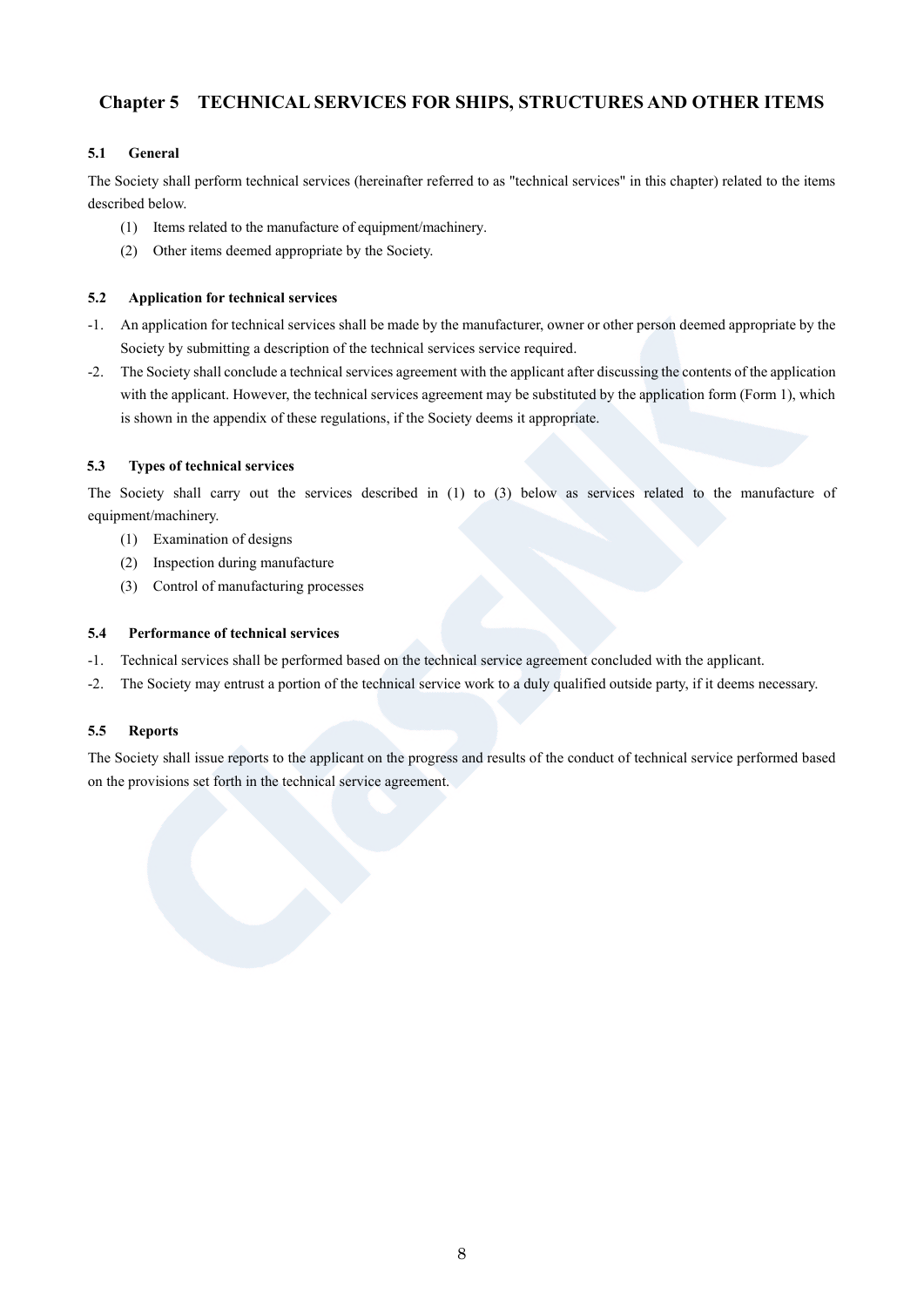## **Chapter 6 COMMISSIONED TESTS AND RESEARCH**

## <span id="page-10-1"></span><span id="page-10-0"></span>**6.1 General**

The Society shall carry out tests and research services (hereinafter referred to as "research services" in this chapter) as described below.

- (1) Tests or research related to ships, structures and equipment/machinery;
- (2) Computerized calculations using the Society's programs;
- (3) Tests for analyzing fuel oil and lubricating oil;
- (4) Other tests, research and calculations deemed appropriate by the Society.

## <span id="page-10-2"></span>**6.2 Application for research services**

- -1. The applicant shall present the contents of the request such as the type, scope and period of commissioned research services being requested in the application and submit the same to the Society.
- -2. The Society will conclude a research services agreement with the applicant after discussing the contents of the application with the applicant. However, the research services agreement may be substituted by the application form (Form 1), which is shown in the appendix of these regulations, if the Society deems it appropriate.

## <span id="page-10-3"></span>**6.3 Performance of research services**

- -1. The research services shall be carried out, in principle, at the Research Institute of the Research Center of the Society. However, they may be carried out at a location specified by the applicant, if the Society deems it appropriate.
- -2. The Society shall carry out the research services based on the research services agreement. The applicant may witness a portion of the performance of research services or the whole thereof, after obtaining the agreement of the Society.
- -3. The Society may entrust a portion of the research services to a duly qualified outside party, if it deems it so necessary.
- -4. When carrying out analysis tests of fuel oil and lubricating oil, the Society shall analyze the items specified by the applicant using the samples provided by the applicant.

## <span id="page-10-4"></span>**6.4 Reports**

- -1. The Society shall issue reports on the results of commissioned research services to the applicant.
- -2. In principle, the Society shall offer the applicant only the standard output data from its application program as part of the results of the commissioned computerized calculations. The Society shall not render any judgement on the results of the calculations based on the rules of this or any other society as being adequate or inadequate.
- -3. The applicant shall obtain the agreement of the Society before publishing the results of the tests, research or calculations described in -1. and -2. above.
- -4. The Society shall issue the results of the commissioned analysis tests on fuel oil and lubricating oil to the applicant.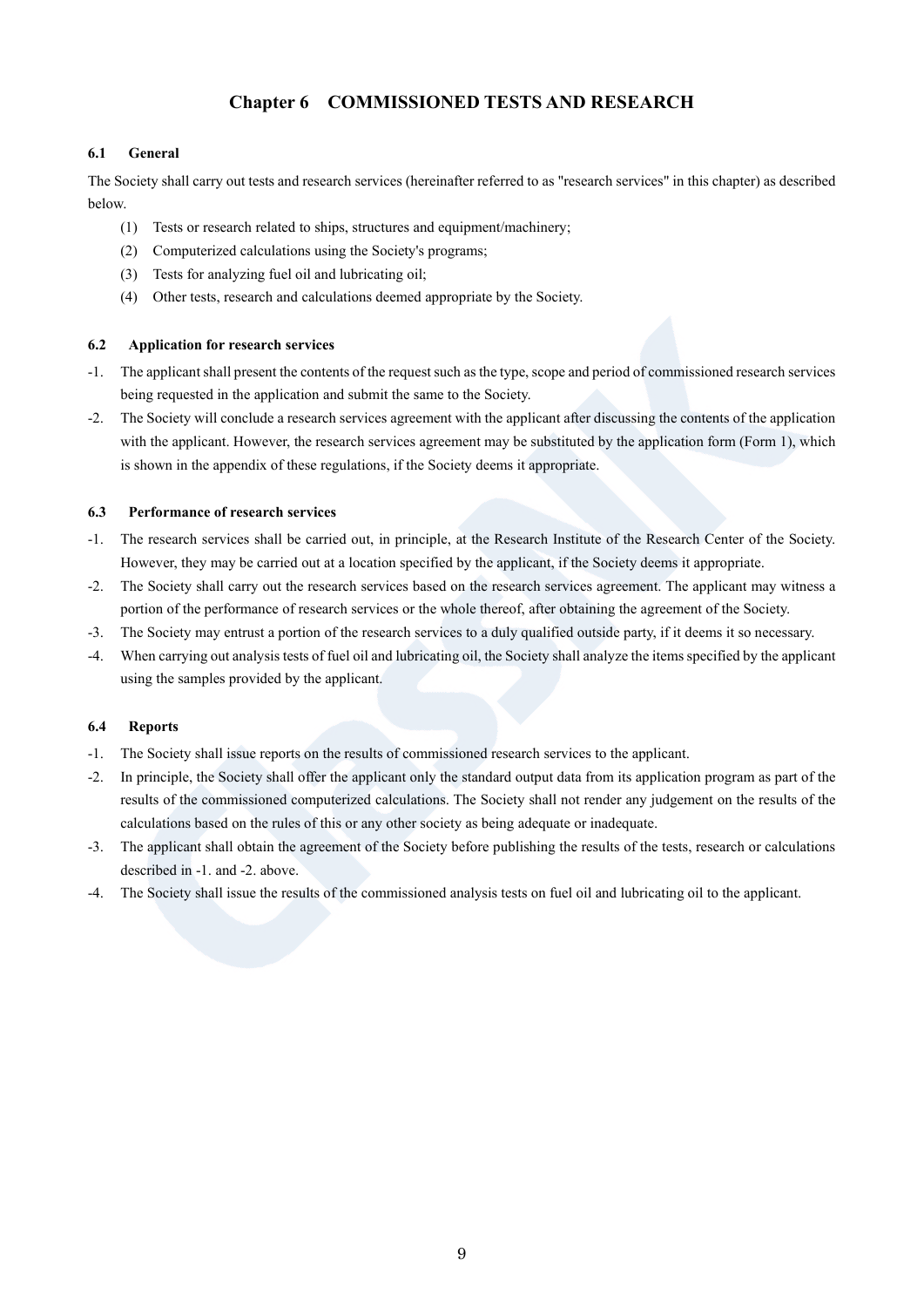# <span id="page-11-0"></span>**Chapter 7 SURVEYS BASED ON SERVICE AGREEMENTS WITH OTHER CLASSIFICATION SOCIETIES**

## <span id="page-11-1"></span>**7.1 General**

The Society shall carry out surveys on behalf of other classification societies based on the service agreements concluded with each respective society.

## <span id="page-11-2"></span>**7.2 Application for surveys**

- -1. The applicant for survey of a ship shall be the manufacturer, owner, or a person duly designated by the manufacturer or the owner. For surveys of materials, machinery, equipment, etc., the applicant shall be the manufacturer, user, or a person duly designated by the manufacturer or the user.
- -2. The applicant shall enter the necessary details on the application form (Form 1) shown in the appendix of these regulations and submit the same to the Society.
- -3. If the Society has questions or concerns about any of the contents of the items to be surveyed or the surveys to be carried out, it shall consult the relevant classification society before accepting the application.
- -4. The Society may require the applicant to submit any necessary drawings for examination by the Society when accepting the survey application.

## <span id="page-11-3"></span>**7.3 Conduct of surveys**

The Society shall carry out the survey in accordance with the provisions of the service agreement.

## <span id="page-11-4"></span>**7.4 Survey Reports**

The Society shall issue the Survey Record or the Survey Certificate after completion of survey, in accordance with the provisions of the service agreement.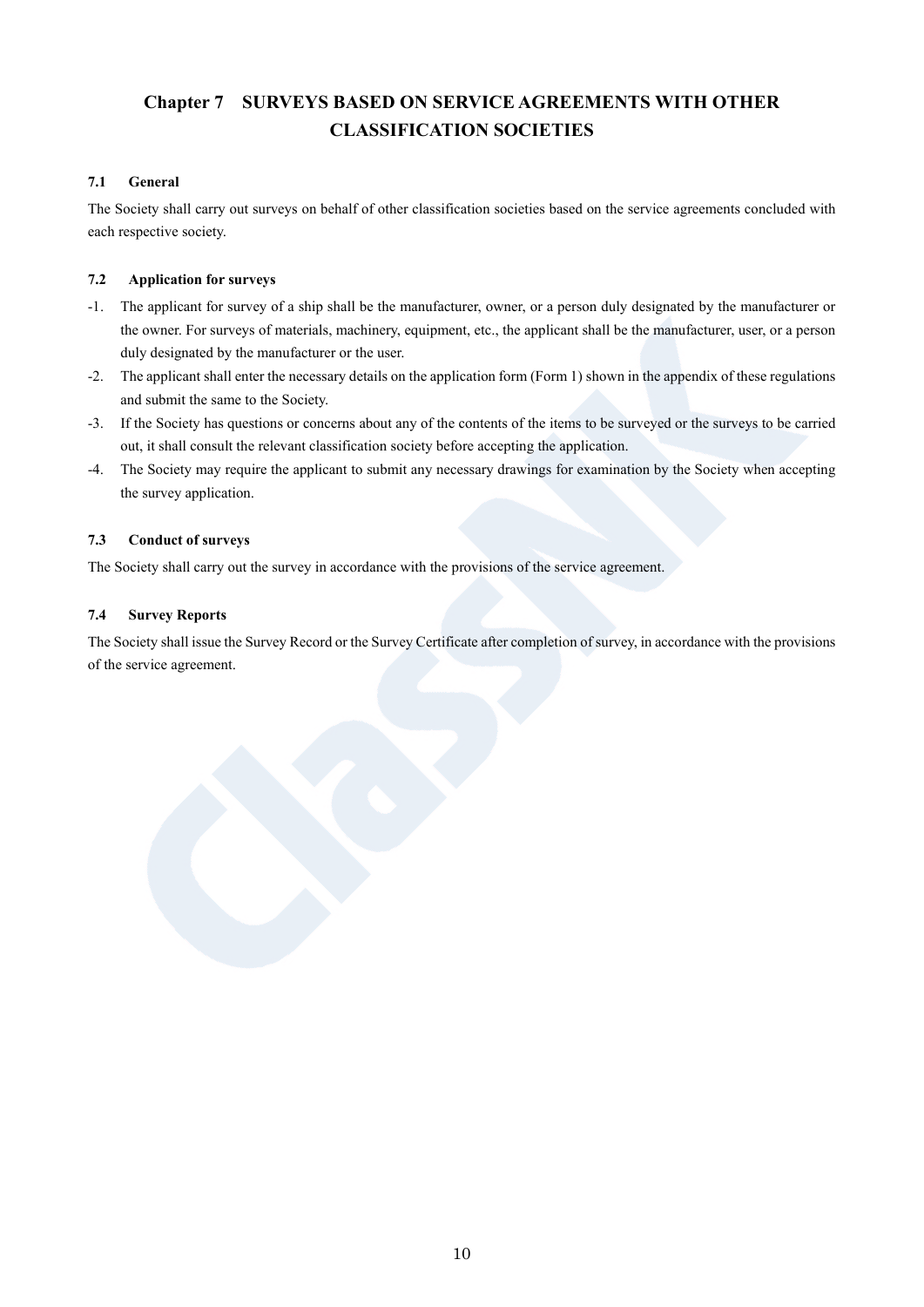# <span id="page-12-0"></span>**Chapter 8 STATUTORY SURVEYS OF STRUCTURES, EQUIPMENT/MACHINERY AND OTHER ITEMS NOT MEANT FOR MARINE USE**

## <span id="page-12-1"></span>**8.1 General**

- -1. The Society shall carry out surveys of structures, equipment/machinery and other items not meant for marine use, described in items (1) to (4) below (hereinafter referred to as "surveys" in this chapter) based on the approved contents of the service agreement concluded with the applicant as a third-party organization recognized by the applicable national government.
	- (1) Examination of drawings of structures, etc.
	- (2) Inspection of structures, etc.
	- (3) Assessment of quality systems of manufacturer of equipment/machinery
	- (4) Other items deemed appropriate by the Society
- -2. The surveys set forth in -1.(2) above shall be considered as surveys during manufacture of structures, etc., in principle.
- -3. Notwithstanding the provisions of this chapter, the items to be surveyed that are separately prescribed in national rules or regulations shall be surveyed in accordance with the provisions set forth in the said rules or regulations.

## <span id="page-12-2"></span>**8.2 Application for surveys**

- -1. The applicant for examination or survey shall be the manufacturer or purchaser of the subject structures, etc. or a person duly designated by either of the above.
- -2. The applicant shall attach specifications, drawings of structures, etc., and other documents related to the quality systems used in the relevant manufacturing plant, as deemed necessary by the Society, to the application form (Form 1) shown in the appendix of these regulations and submit the same to the Society.

## <span id="page-12-3"></span>**8.3 Conduct of surveys**

- -1. Examination of drawings required for surveys of structures, etc. shall be carried out in accordance with the applicable national rules, standards and requirements for the documents submitted by the applicant.
- -2. In principle, the relevant structures, etc. shall be inspected based on the relevant national rules and regulations at the manufacturing plant or factory where the relevant item is produced.
- -3. Assessment of the quality system of the manufacturer of equipment/machinery shall be carried out in accordance with the applicable national rules and regulations. This shall include an examination of the documentation of the quality system applicable to the relevant manufacturing plant and the actual manner in which the quality system is being implemented in the plant.

## <span id="page-12-4"></span>**8.4 Marking**

If the structure, etc. after the survey is found to conform to the relevant national rules and regulations, the said item shall be stamped or embossed in accordance with the provisions of section 4.4 above.

## <span id="page-12-5"></span>**8.5 Certificates**

- -1. If after survey the Society is satisfied that the structures, etc. conform to the relevant national rules and regulations, it shall issue the applicant a certificate indicating such conformance.
- -2. After carrying out an assessment of the quality system of the manufacturer of equipment/machinery, the Society shall issue the applicant a verification certificate for the quality system of the manufacturer, if the Society is satisfied that the quality system conforms to the relevant national rules and regulations.
- -3. The period of validity of the verification certificate for quality systems described in -2. above shall be for the period specified in the relevant national rules and regulations.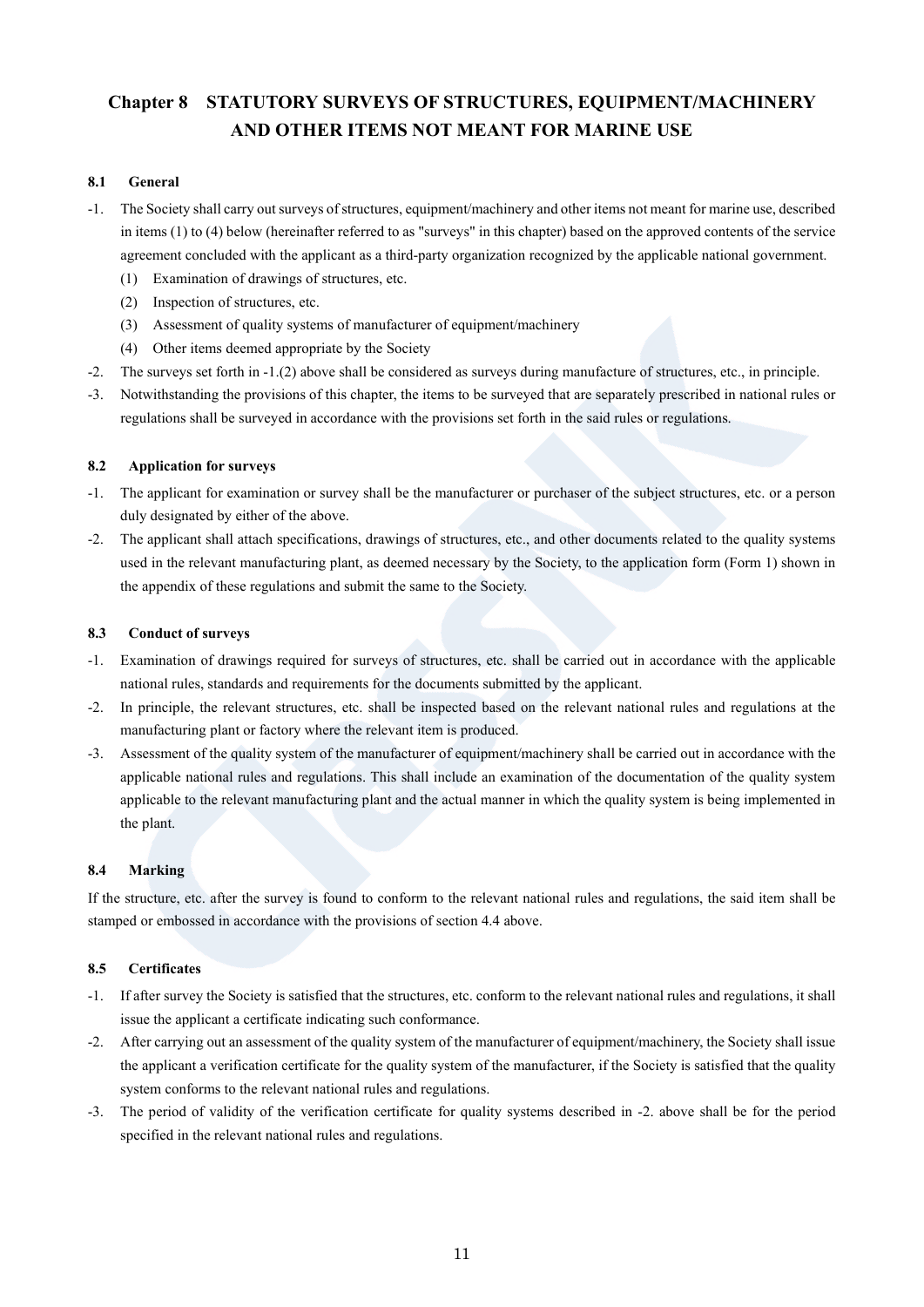## **Chapter 9 EMERGENCY TECHNICAL ASSISTANCE SERVICE**

## <span id="page-13-1"></span><span id="page-13-0"></span>**9.1 General**

The Society carries out Emergency Technical Assistance Service (hereafter referred to as "ETAS" in this chapter) described below for ship.

- (1) ETAS registration
- (2) ETAS performance
- (3) ETAS drill
- (4) Other work deemed appropriate by the Society

## <span id="page-13-2"></span>**9.2 Application for ETAS registration**

- -1. ETAS registration is made based on application submitted by shipowner, shipmanager or other applicant deemed appropriate by the Society.
- -2. Application for ETAS registration shall be submitted to the Society together with drawings and other documents deemed necessary by application form (Form2) shown in appendix of this regulation.
- -3. The society issues a certificate of ETAS for a ship registered in the ETAS.

## <span id="page-13-3"></span>**9.3 Conduct of ETAS**

- -1. ETAS performance and ETAS drill are carried out only for registered ships of ETAS.
- -2. ETAS performance is carried out on damage stability calculation and longitudinal hull strength calculation in order to ensure ship's safety and prevent or minimize marine pollution when ship sustains serious casualty.
- -3. ETAS drill is generally carried out by application submitted by the ETAS client in advance.
- -4. ETAS performance is completed by the ETAS completion confirmation letter submitted from the ETAS client.

## <span id="page-13-4"></span>**9.4 Report**

The Society makes report regarding the related countermeasure of casualty to the applicant by correspondence such as Fax.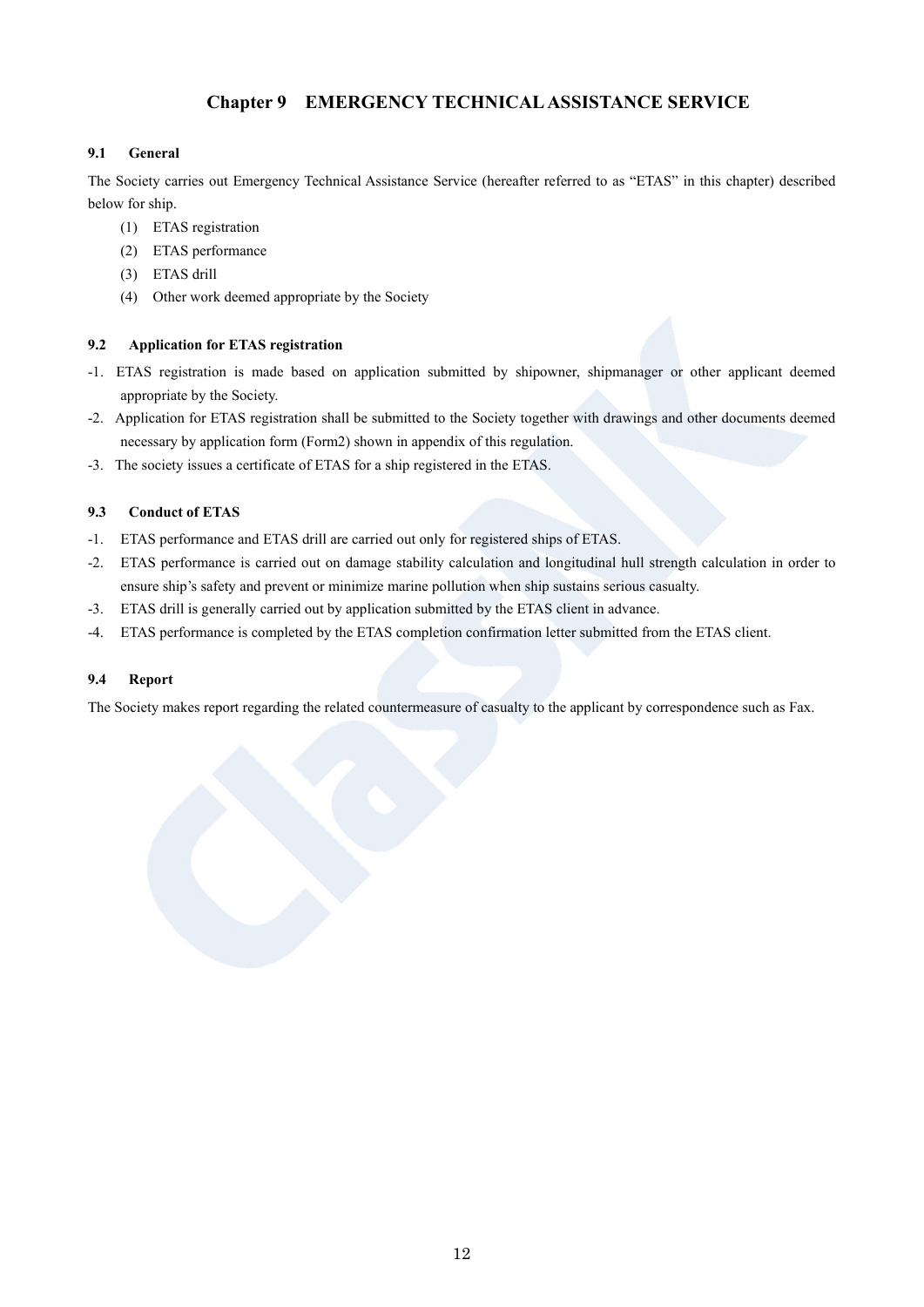## **Chapter 10 ARCHIVE CENTER SERVICES**

#### <span id="page-14-1"></span><span id="page-14-0"></span>**10.1 General**

The Society shall provide the following Archive Center services (hereinafter referred to as "services" in this Chapter)

- (1) Archive center service required by IMO GBS-SCF
- (2) As built drawings storage service for all types of ships

#### <span id="page-14-2"></span>**10.2 Application for services**

- -1. Services requested before the delivery date of the ship shall be provided based on the application submitted by the manufacturer of the ship (the shipbuilder) with the consent of the owner of the ship (the shipowner).
- -2. Services requested after the delivery date of the ship shall be provided based on the application submitted by the owner of the ship (the shipowner).
- -3. The applicant shall fill in the necessary details on the ClassNK Archive Center service application form (Form 3) shown in the appendix of these regulations and submit it to the Society.
- -4. The Society may require the applicant to submit additional documents as deemed necessary in order to process the service application.

#### <span id="page-14-3"></span>**10.3 Provision for services**

- -1. The services shall be provided by Information Technology Department.
- -2. The manufacturer of the ship(the ship builder) and the owner of the ship (the ship owner) shall use ClassNK's Archive Center System for the uploading, deleting, and browsing etc. of intellectual property information as prescribed in section 10.1.
- -3. The manufacturer of the ship (the ship builder) and the owner of the ship(the shipowner) must agree to the "Terms and Conditions for ClassNK Archive Center System" before using ClassNK's Archive Center System described in -2. above.
- -4. The Society will terminate the services in the following two cases after notifying the owner of the ship (the shipowner) and the manufacturer of the ship (the shipbuilder). In addition, the Society may require the owner of the ship (the shipowner) and the manufacturer of the ship (the shipbuilder) to return or submit necessary items such as electronic media etc. as deemed appropriate.
	- (1) When the owner of the ship (the shipowner) has made an application for the termination of services with the consent of the manufacturer of the ship (the shipbuilder).
	- (2) When the applicant or parties involved have breached the contract or failed to pay the necessary fees for the services.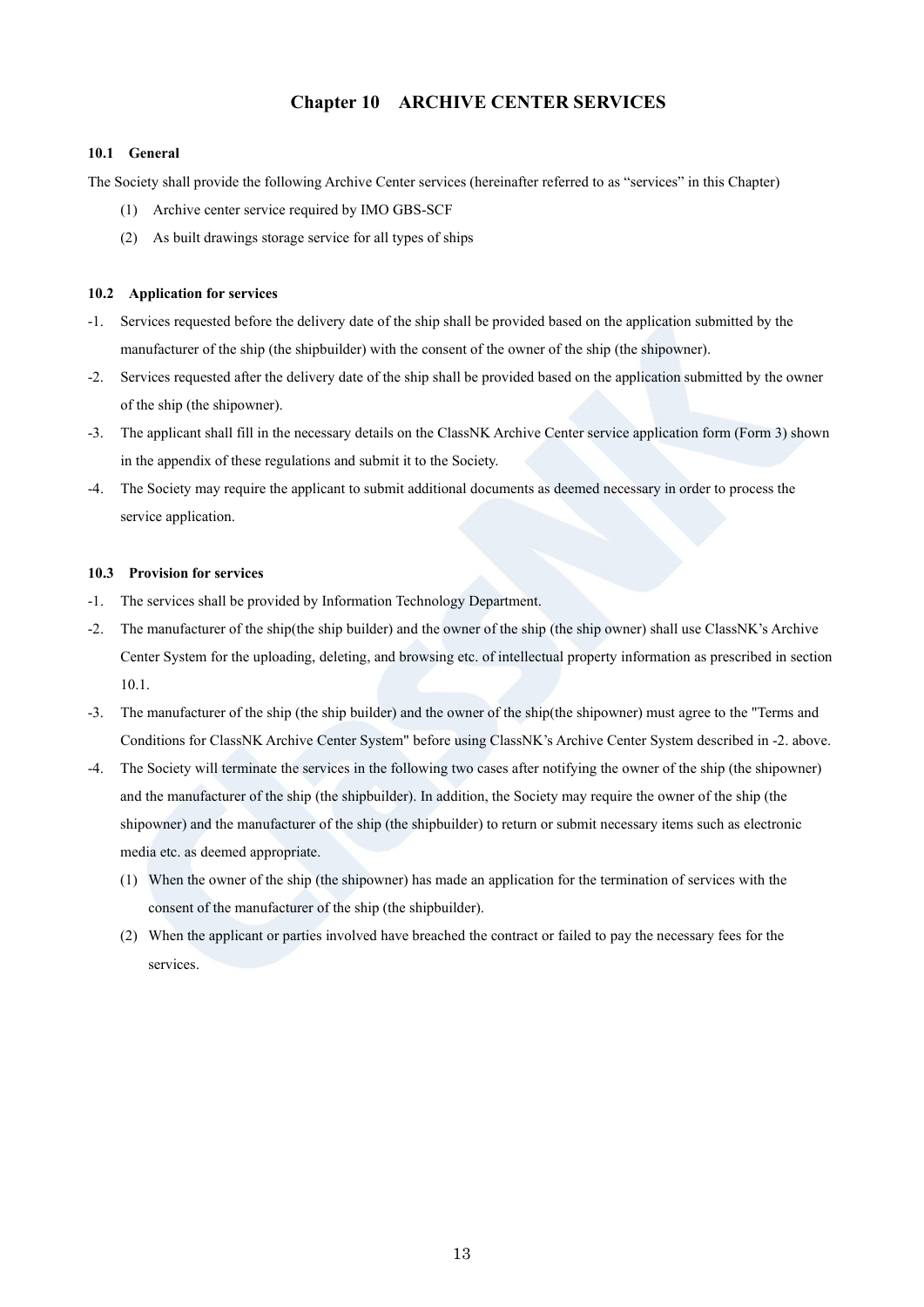## **Chapter 11 OTHER TECHNICAL SERVICES**

## <span id="page-15-1"></span><span id="page-15-0"></span>**11.1 General**

The Society shall carry out technical services other than those described in the chapters above (hereinafter referred to as "other services" in this chapter), as described below.

- (1) Inspections on behalf of the purchaser of structures, equipment/machinery, or other items (hereinafter referred to as "representation services");
- (2) Summaries of the survey records of ships; and
- (3) Other services deemed appropriate by the Society.

## <span id="page-15-2"></span>**11.2 Application for other services**

- -1. The application for the services described in 11.1(1) above shall be as follows.
	- (1) The applicant, who shall be the purchaser of the relevant structure, equipment/machinery, or other items, shall indicate the type of technical service required, its scope and period in the application for other services.
	- (2) The applicant shall submit the purchase order, purchase order specifications, drawings, applicable standards, etc., related to the item to be purchased, and other documents required for carrying out the service to the Society.
- -2. The applicant in 11.1(2) above shall be the owner of the relevant ship, or a person duly designated by the owner of the relevant ship.
- -3. The applicant in 11.1(3) above shall be a suitable person recognized as appropriate by the Society.
- -4. The Society shall conclude a service agreement with the applicant after discussing the contents of the application with the applicant. However, the service agreement may be substituted by the application form (Form 1), which is shown in the appendix of these regulations, if deemed appropriate by the Society.

## <span id="page-15-3"></span>**11.3 Types of other services**

- -1. The following services shall be implemented as part of the services described in 11.1(1) above:
	- (1) Inspection of the purchased item at the place of purchase;
	- (2) Checking of the manufacturing plant where the ordered item is to be manufactured;
	- (3) Technical studies related to the item to be purchased; and
	- (4) Other services deemed appropriate by the Society.
- -2. Ship survey records retained by the Society shall be examined and summarized as part of the service described in 11.1(2) above.

## <span id="page-15-4"></span>**11.4 Performance of other services**

- -1. The Society shall carry out representation services based on the service agreement concluded with the applicant.
- -2. The Society may entrust a portion of the services to a duly qualified outside party to be carried out, if it is deemed necessary.

## <span id="page-15-5"></span>**11.5 Reports**

- -1. The Society shall issue reports to the applicant on the progress and results of the conduct of the representation services based on the provisions of the service agreement for the service described in 11.1(1) above.
- -2. The Society shall issue summarized reports to the applicant regarding the principal particulars of the relevant ship, survey history, damage and repair records, etc., for the service described in 11.1(2) above.
- -3. Separate discussions shall be held with the applicant regarding the service described in 11.1(3) above.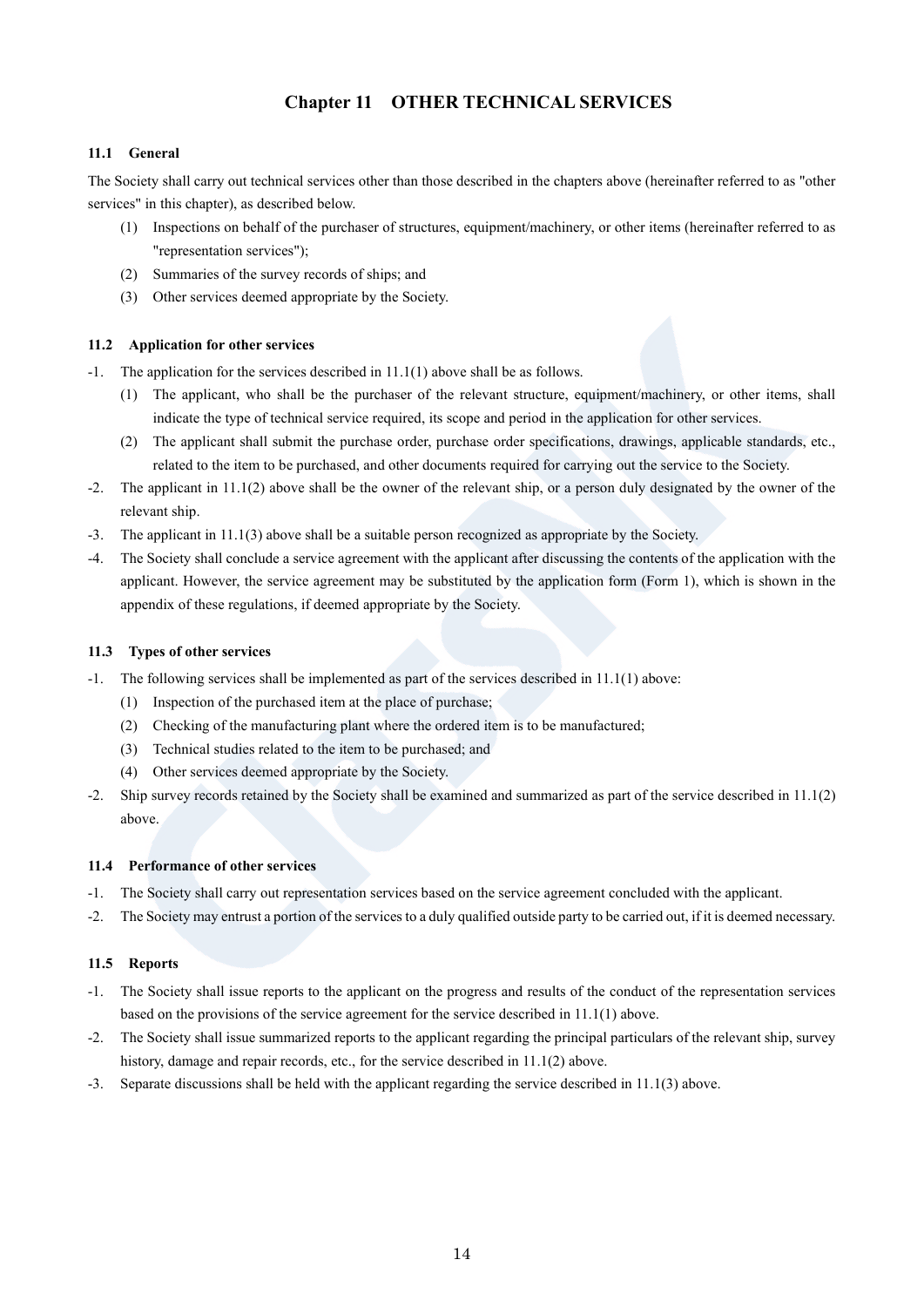## **Chapter 12 FEES AND EXPENSES**

## <span id="page-16-1"></span><span id="page-16-0"></span>**12.1 Fees**

The applicant shall be required to pay fees prescribed separately to the Society if either item (1) or (2) below applies:

- (1) A technical service performed in accordance with these regulations;
- (2) A certificate, an appraisal report or other report defined in these regulations is issued, reissued or a copy of an extract of the certificate or report is issued.

## <span id="page-16-2"></span>**12.2 Expenses**

Travel expenses and other expenses prescribed separately, shall be charged by the Society when it carries out technical services based on the provisions of these regulations.

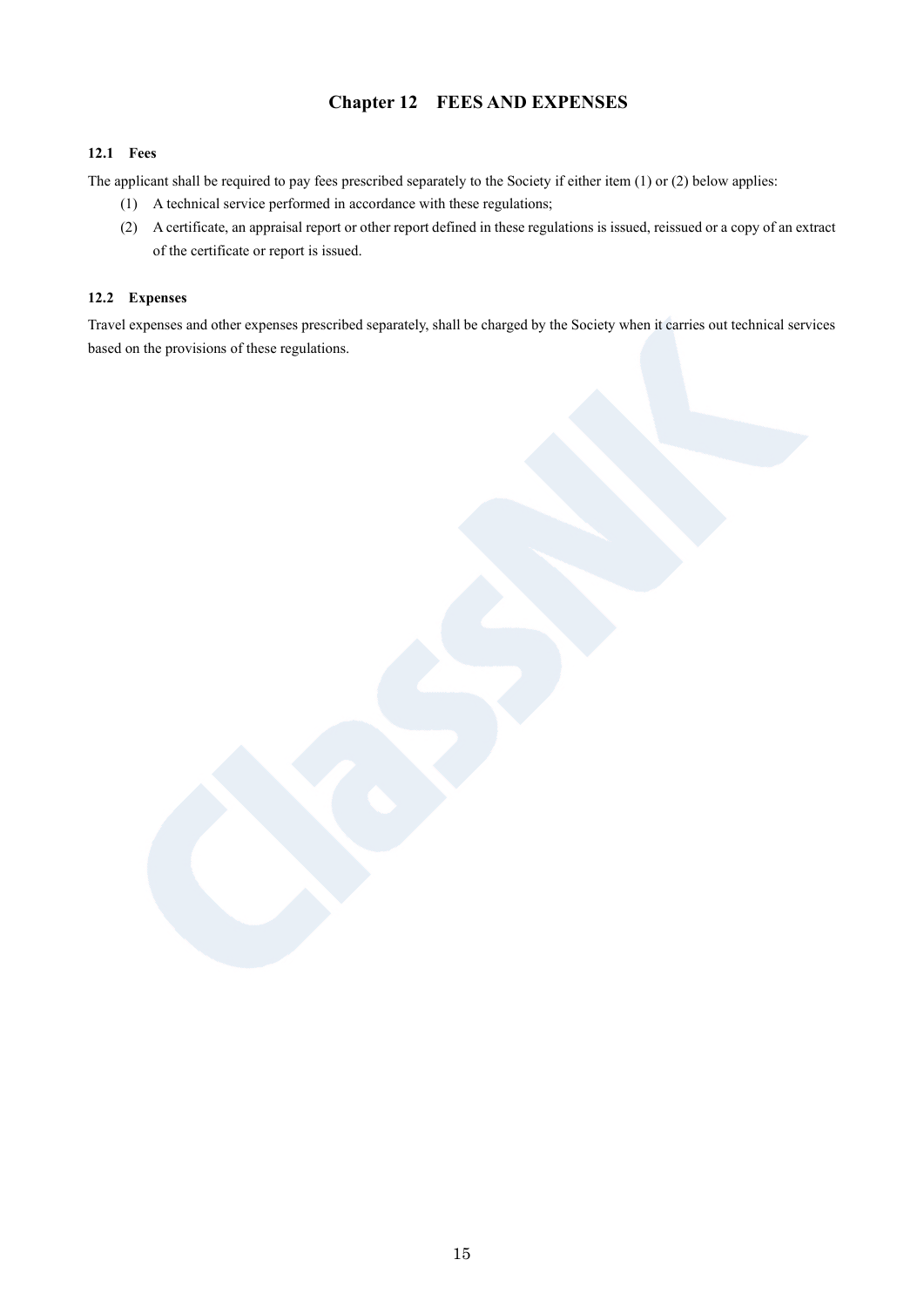## **Chapter 13 CONDITIONS OF SERVICE**

## <span id="page-17-1"></span><span id="page-17-0"></span>**13.1 General**

## **13.1.1**

The conditions of services specified below shall apply to all services, information or advice relating to the technical services offered by the Society, and shall be deemed to be, and treated as being, incorporated in any contract or part thereof, and other arrangements entered into by the Society with any party.

## **13.1.2**

The Society shall exercise due care and act in a professional and workmanlike manner when carrying out all services.

## **13.1.3**

In addition to the provisions contained in the rules and regulations of the Society, all services, information or advice shall be offered subject to the conditions described below.

- (1) Any document related to technical services issued as a result of surveys carried out by a surveyor of the Society shall reflect the condition of the relevant ship, structure, equipment, machinery, or other item at the time that said service is performed. Moreover, appraisal, certification or reporting that goes beyond the scope of the items contained in the relevant documents shall not be performed.
- (2) Any document issued or information or advice relating to technical services provided by the Society shall be for the sole use of the applicant or other duly authorized entity, and not for the use of any other third party.

## **13.1.4**

Nothing contained in the conditions or in any document, information or advice issued or provided in connection with or pursuant to the performance by the Society of its services, shall be deemed to relieve the manufacturer, owner, or other entity from any warranty or any other contractual obligations expressed or implied or from any fault whatsoever, nor to create any right, claim or benefit for any third party.

## **13.1.5**

- -1. All fees and expenses incurred for the services of the Society are due and payable within thirty (30) days of the date of the invoice. Interest shall be charged at the rate of five (5) % per annum on any outstanding amount(s).
- -2. If the applicant cancels a request for service at their own convenience, fees and expenses for the portion of the service already performed shall be due and payable.

## <span id="page-17-2"></span>**13.2 Confidentiality**

All documents and information provided to the Society are confidential and shall not, without the prior consent of the party providing such documents or information, be disclosed for any purpose other than that for which they have been provided. The results of services performed by surveyors of the Society shall also be treated as confidential, in the same manner as the above documents. However, the contents and/or copies of documents, information, or survey results may be disclosed if so required by court order, legal proceedings or if requested by a public organization, such as a national government having valid rights.

## <span id="page-17-3"></span>**13.3 Interpretation**

The validity, applicability and interpretation of these regulations, and of any document, information or advice issued or provided by the Society, shall be determined by the Society at its sole and absolute discretion.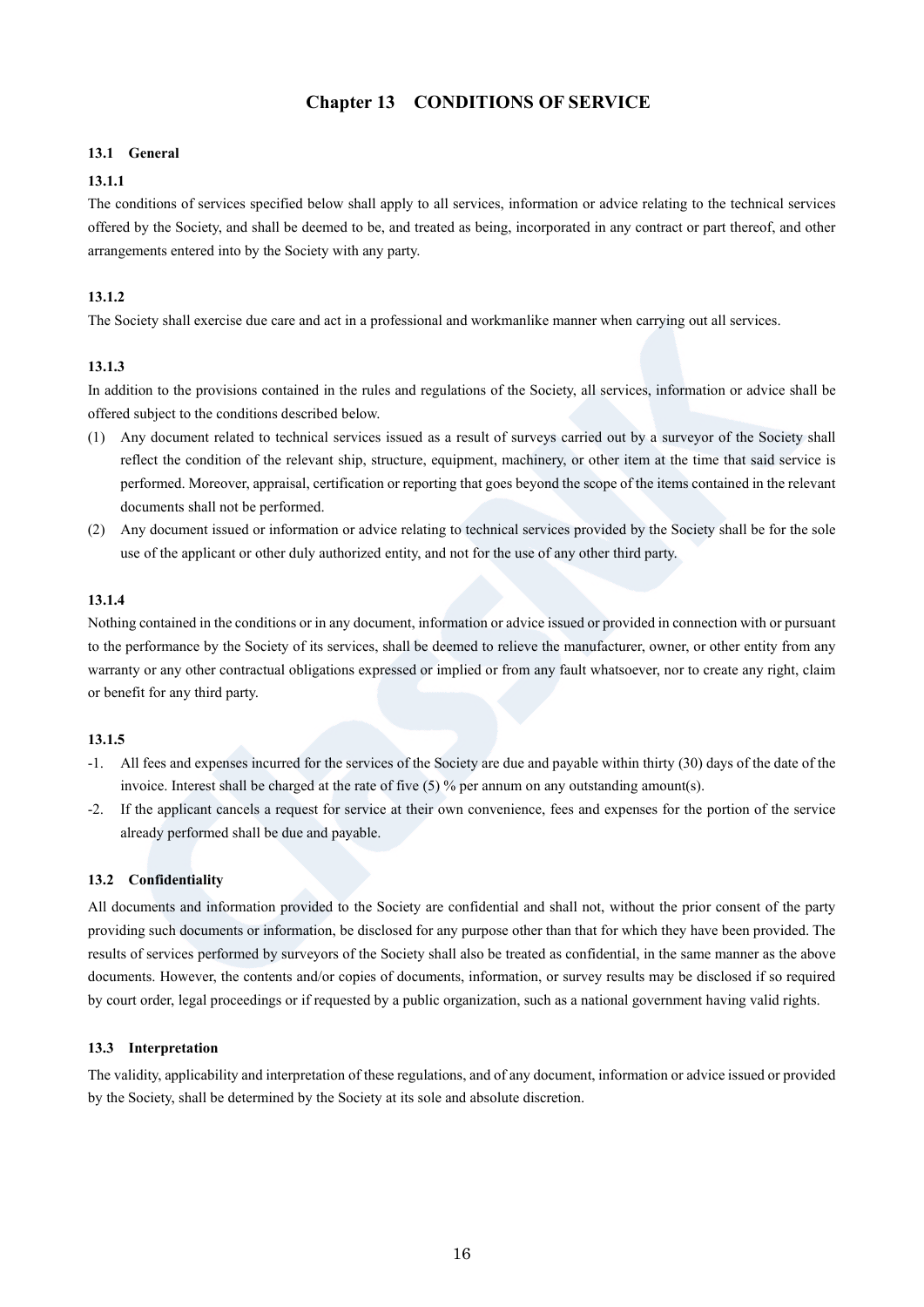## **Chapter 14 RESPONSIBILITY AND LIABILITY**

## <span id="page-18-1"></span><span id="page-18-0"></span>**14.1 Liability**

Neither the Society nor any of its officers, directors, employees, agents or subcontractors shall be liable for any loss, damage or expense of any nature arising as a result of any negligent act, error or omission by the Society in the provision of services, information or advice. In providing services, information or advice, neither the Society nor any of its officers, directors, employees, agents or subcontractors warrant the accuracy of any information or advice provided.

## <span id="page-18-2"></span>**14.2 Compensation**

Notwithstanding the provisions of clause 14.1 above, if a manufacturer, owner or applicant who has received services, information or advice from the Society suffers loss, damage or expense arising from provision by the Society of services, information or advice which is proved to have been due to a negligent act, omission or error on the part of the Society or any of its officers, directors, employees, agents or sub-contractors, or to an inaccuracy in the information or advice given by or on behalf of the Society, the Society will pay compensation for the proved loss, damage or expense up to but not exceeding the amount of the fees charged and collected by the Society for the particular service, information or advice rendered.

#### <span id="page-18-3"></span>**14.3 Claim for Loss, Damage or Expense**

Any claim for loss, damage or expense described in clause 14.2 above shall be made in writing to the Society within six (6) months of the date on which said service, information or advice was first provided. Failure to submit any such claim for compensation within this time limit shall be deemed to constitute a waiver to such claim.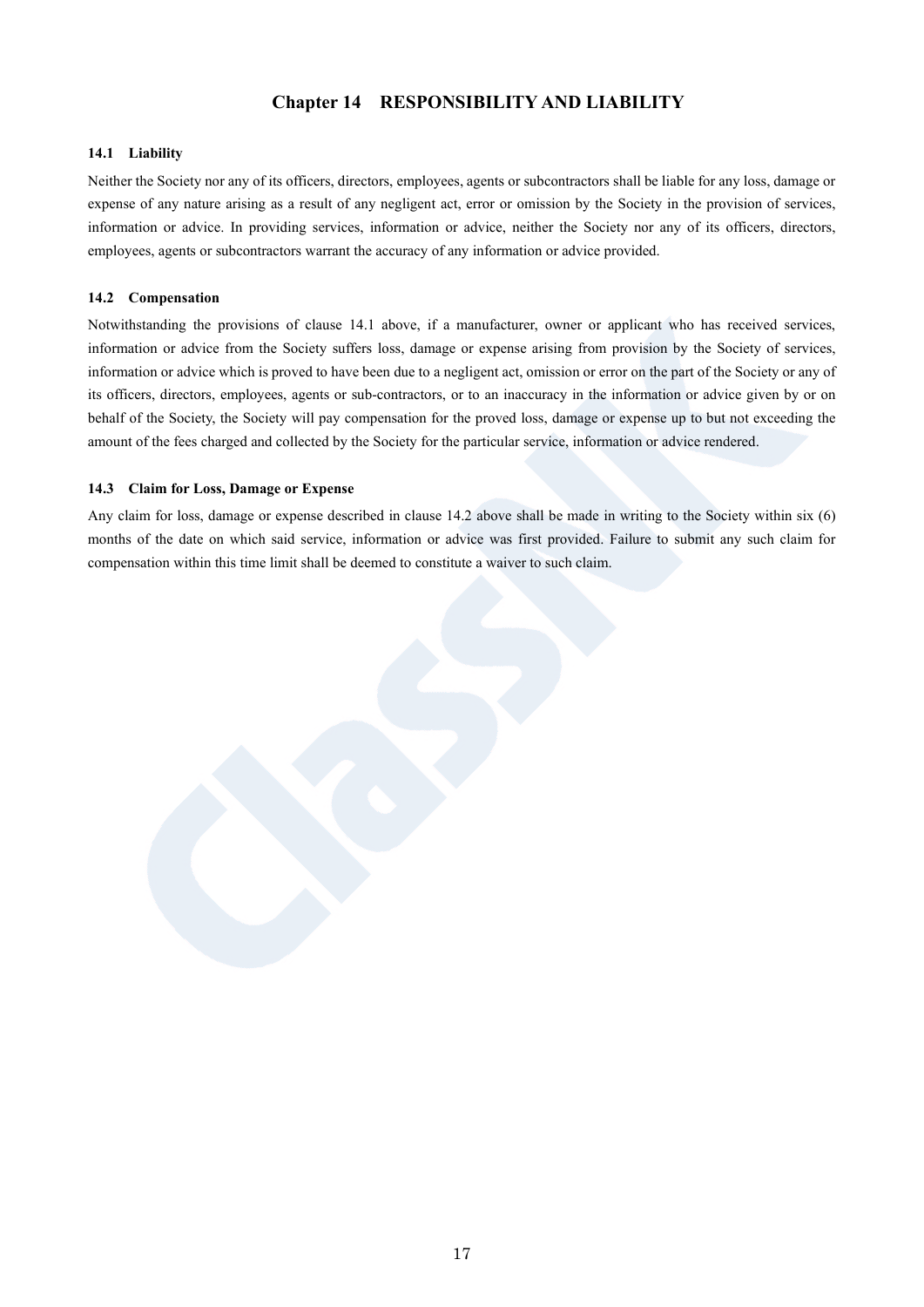## **Chapter 15 PROPER LAW AND JURISDICTION**

## <span id="page-19-1"></span><span id="page-19-0"></span>**15.1 Proper law and jurisdiction**

The conditions under which these services are provided shall be governed by and construed in accordance with Japanese law. All disputes of any nature shall be submitted to the exclusive jurisdiction of the Tokyo District Court and Japanese law shall apply.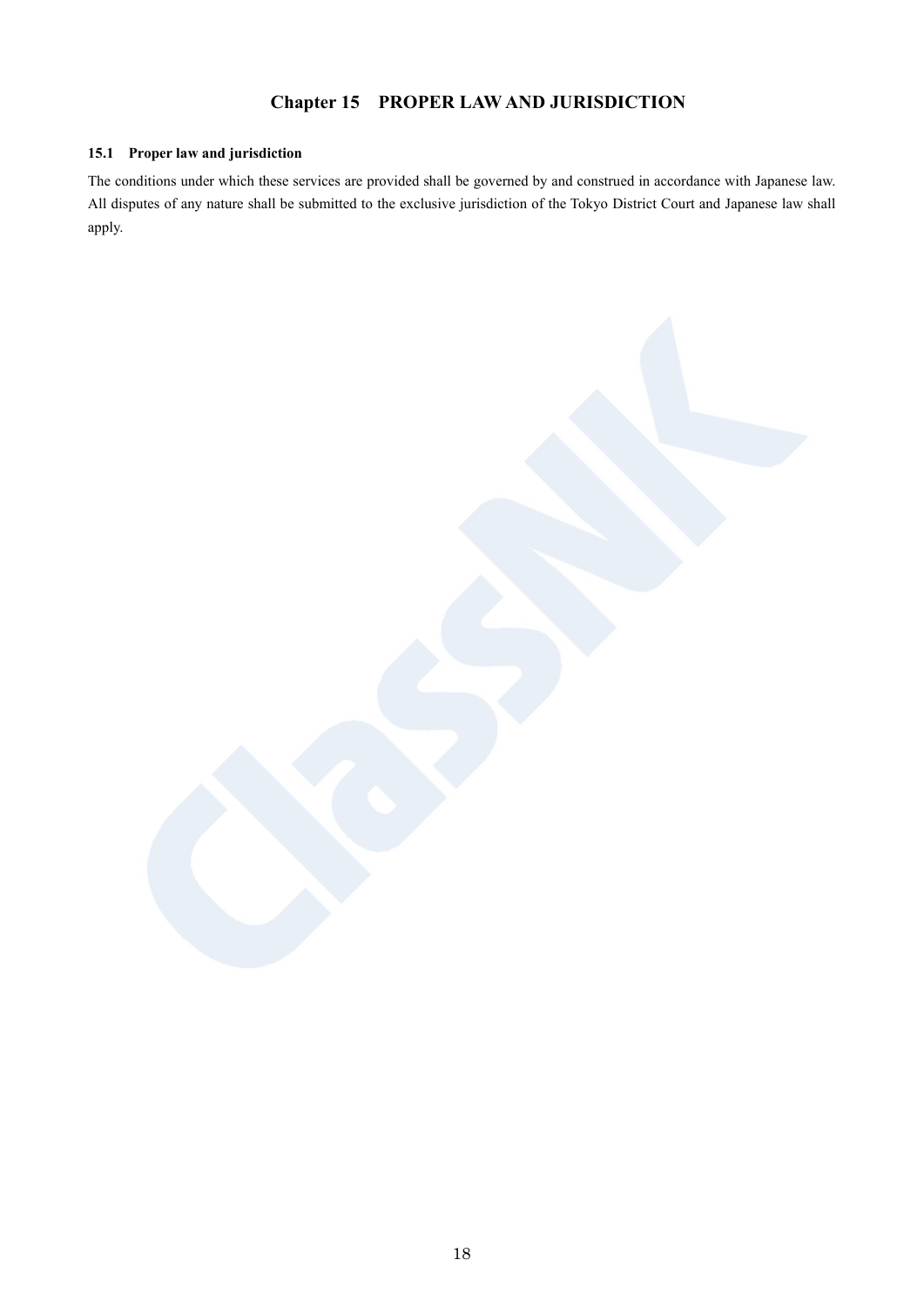# **Chapter 16 MISCELLANEOUS**

## <span id="page-20-1"></span><span id="page-20-0"></span>**16.1 Disagreement**

If the applicant is dissatisfied or disagrees with the results of any technical service provided by the Society in accordance with the provisions of these regulations, the applicant may appeal to the Society in writing within thirty (30) days, counted from the next day following issuance of a document issued by the Society when the technical service completed, to have the matter examined.

## <span id="page-20-2"></span>**16.2 Conditions of Service**

If the Society concludes a service agreement with the applicant after holding discussions on the contents of the service with the applicant, provisions concerning fees and expenses, conditions of service, responsibility and liability, proper law and jurisdiction, as well as the handling of disagreement described in these regulations shall be substituted by the relevant clauses on the service agreement.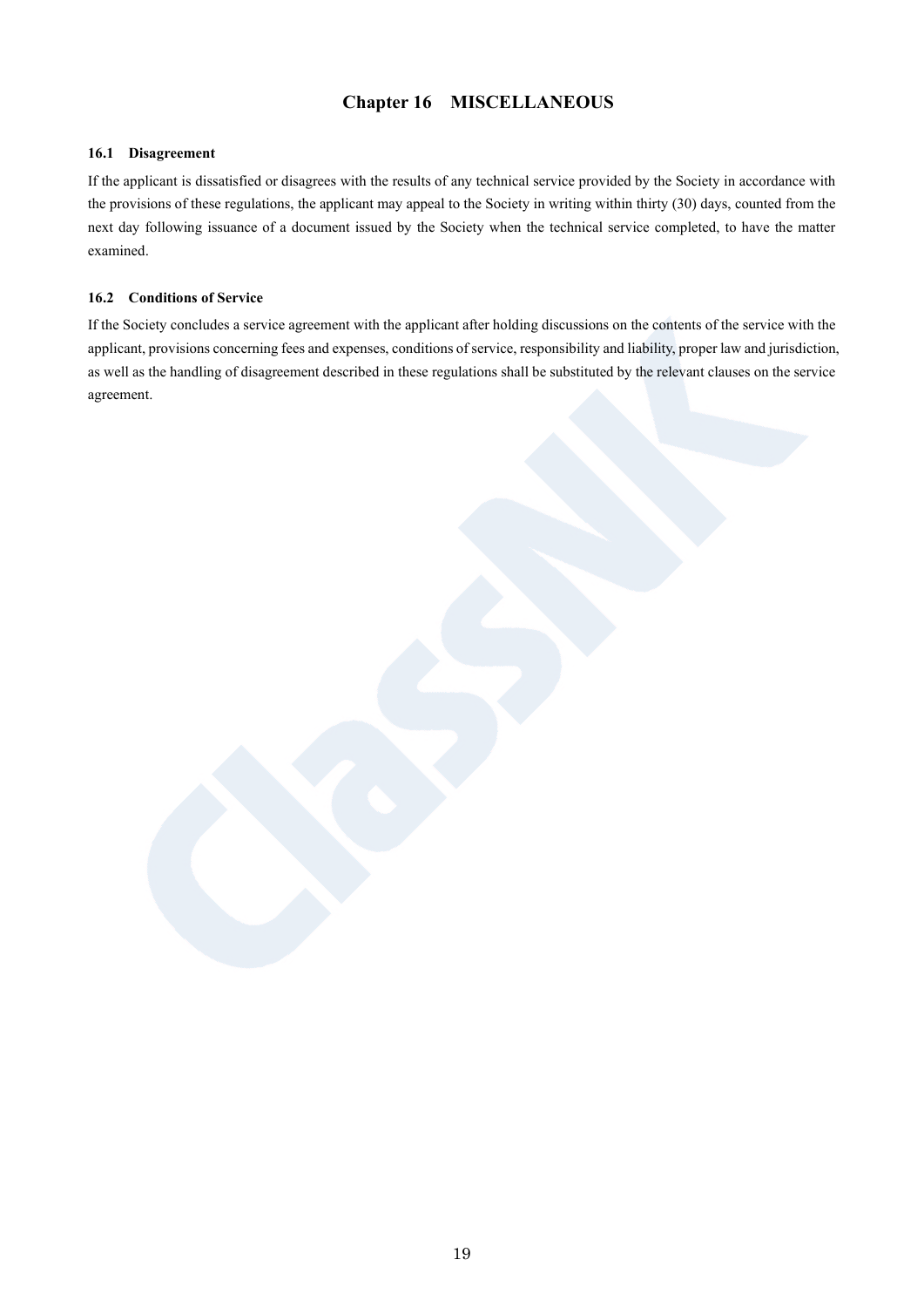# **Form 1 ClassNK APPLICATION FOR TECHNICAL SERVICES**

## **TO: NIPPON KAIJI KYOKAI**

## **APPLICANT**

|         | Application Document No.                           |
|---------|----------------------------------------------------|
|         | <b>Application Date</b>                            |
| Name    | Official<br>Signature and/or<br>Stamp of Applicant |
| Address | Name in Block Capitals                             |
|         | TEL                                                |
|         | FAX                                                |
|         | E-mail                                             |

We acknowledge the provisions of "REGULATIONS FOR TECHNICAL SERVICES" of NIPPON KAIJI KYOKAI (NK) and request you to carry out survey for appraisal, certification or other technical service described below in accordance with the foregoing regulations. We agree to pay all survey fees and expenses incurred as a result of the above-mention services regardless of whether the results of the services are acceptable or not.

## **SHIP'S PARTICULARS**

| Name of *Ship                |                  | <b>Classification Number</b> |
|------------------------------|------------------|------------------------------|
| Name and Address<br>of Owner |                  | Gross Tonnage                |
| Flag                         | Port of Registry | Official Number              |

## **OBJECT'S PARTICULARS**

| Type of Object |  | Quantity             |  |
|----------------|--|----------------------|--|
| Other ID       |  | <b>Serial Number</b> |  |
| Intended for   |  |                      |  |

## **1. TYPE OF SERVICES** *(Note) \* Delete as appropriate. / □ Tick each applicable box.*

| Certification | $\Box$                                        | Equipment $\Box$ Drawings        | $\Box$ Other : |                      |                               |  |
|---------------|-----------------------------------------------|----------------------------------|----------------|----------------------|-------------------------------|--|
|               | Applicable *codes /*standards /*regulations : |                                  |                |                      |                               |  |
| Appraisal     | Condition                                     | $\Box$ On/Off Hire $\Box$ Damage |                | $\Box$ Seaworthiness | $\Box$ Ship's Cost Estimation |  |
| Report        | Other:                                        |                                  |                |                      |                               |  |
| Other         | ◻                                             |                                  |                |                      |                               |  |

## **2. DATE AND PLACE OF SERVICES**

| Schedule            | Ē<br>From<br>m<br>10 | Place      |  |
|---------------------|----------------------|------------|--|
| <b>THEF</b><br>ा एक |                      | <b>FAX</b> |  |

## **3. ISSUANCE OF DOCUMENTS** *(Note) \* Delete as appropriate. / □ Tick each applicable box.*

| Certificate | $\Box$ | Equipment |        | Drawings    | $\Box$ | Other:                                                                    |  |
|-------------|--------|-----------|--------|-------------|--------|---------------------------------------------------------------------------|--|
| Appraisal   |        | Condition | $\Box$ | On/Off Hire |        | $\Box$ Ship's Cost Estimation<br>Seaworthiness<br>$\Box$ Damage<br>$\Box$ |  |
| Report      |        | Other :   |        |             |        |                                                                           |  |
| Other       | ப      |           |        |             |        |                                                                           |  |

## **BILLING CONTACT** *(Note) Please complete the following only in cases where the billing contact and applicant are different.*

| Name<br>Address | Signature and/or Official<br>Stamp |
|-----------------|------------------------------------|
|                 | Name in Block Capitals             |
|                 | <b>TEL</b>                         |
|                 | FAX                                |
|                 | E-mail                             |

*If this form is unsuitable for the service desired, please use the application form prescribed separately.*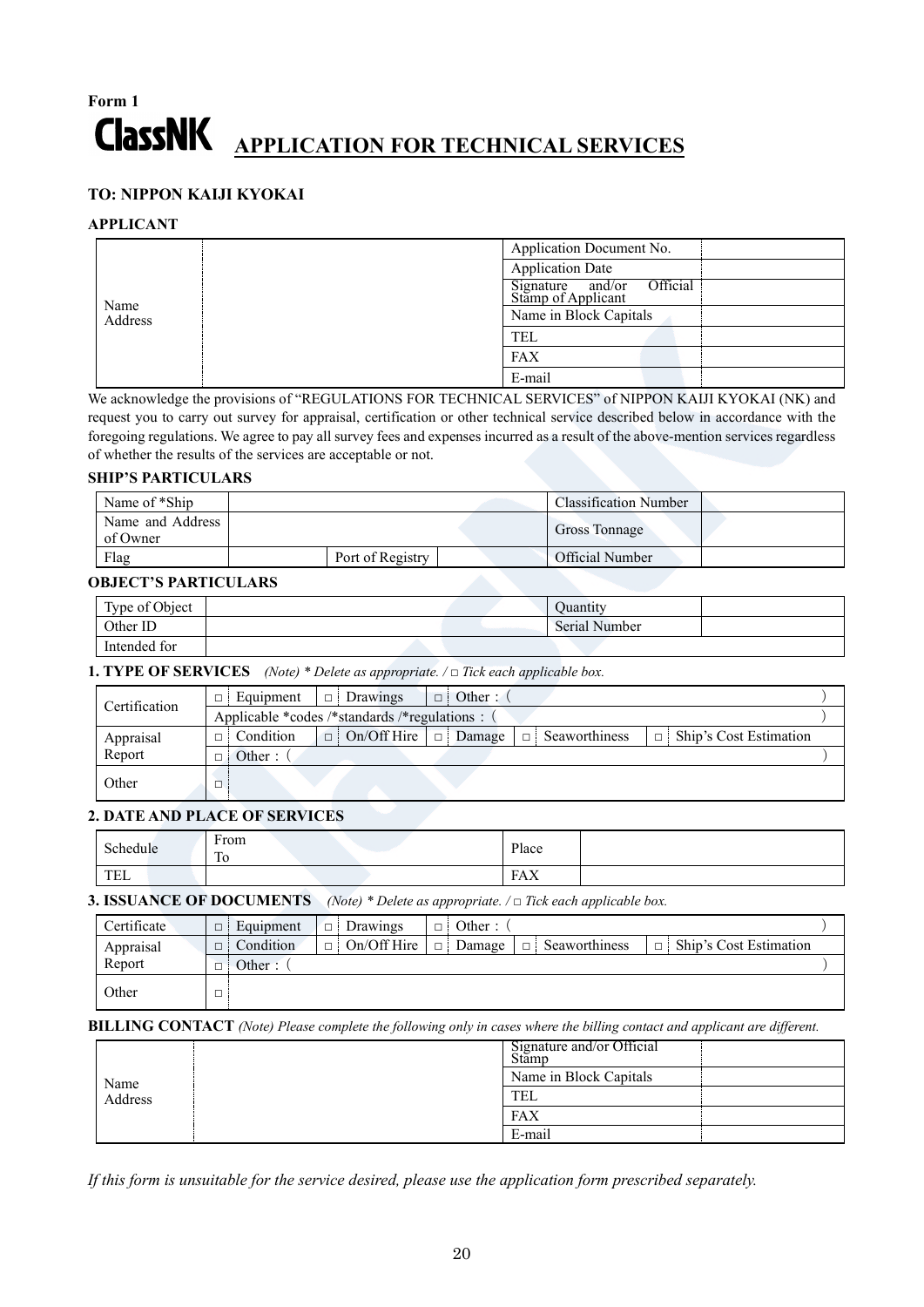## Date:

## **TO: NIPPON KAIJI KYOKAI**

## **APPLICATION FOR REGISTRATION FOR EMERGENCY TECHNICAL ASSISTANCE SERVICE (ETAS)**

We acknowledge the provisions of "REGULATIONS FOR TECHNICAL SERVICES" of NIPPON KAIJI KYOKAI (NK) and request you to register the following vessel for EMERGENCY TECHNICAL ASSISTANCE SERVICE (ETAS) of Class NK:

| Name of Ship:                                                                                                                                                                                                                  |                   |
|--------------------------------------------------------------------------------------------------------------------------------------------------------------------------------------------------------------------------------|-------------------|
| Particulars:                                                                                                                                                                                                                   |                   |
|                                                                                                                                                                                                                                | Nationality:      |
| Call Sign:                                                                                                                                                                                                                     | Gross Tonnage:    |
|                                                                                                                                                                                                                                | Owner and Address |
| Sister ship registered for ETAS                                                                                                                                                                                                |                   |
| Name and Class No.                                                                                                                                                                                                             |                   |
| Attached plan and documents (each one copy)                                                                                                                                                                                    |                   |
| □ Lines (Offset Table)                                                                                                                                                                                                         |                   |
| $\Box$ General arrangement                                                                                                                                                                                                     |                   |
| □ Midship Section                                                                                                                                                                                                              |                   |
| □ Construction Profile (Hold Construction, E/R Construction)                                                                                                                                                                   |                   |
| □ Loading Manual                                                                                                                                                                                                               |                   |
| $\hfill \Box$ Stability Information                                                                                                                                                                                            |                   |
| $\Box$ Piping System with pump capacity                                                                                                                                                                                        |                   |
|                                                                                                                                                                                                                                |                   |
| Name of Company:                                                                                                                                                                                                               |                   |
| Address: No. 1986. The Committee of the Committee of the Committee of the Committee of the Committee of the Committee of the Committee of the Committee of the Committee of the Committee of the Committee of the Committee of |                   |
|                                                                                                                                                                                                                                |                   |
| Applicant's Signature                                                                                                                                                                                                          |                   |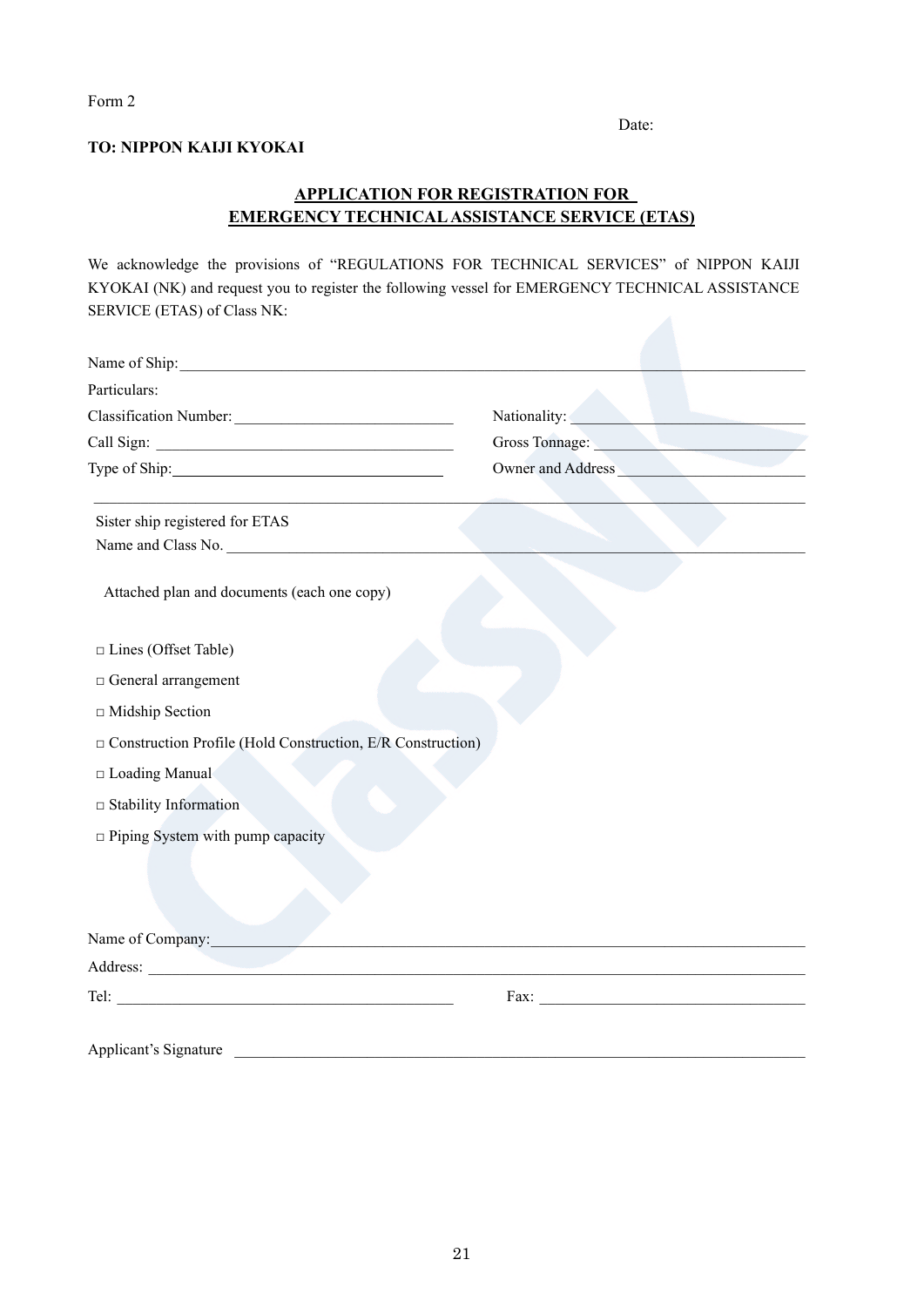## **Application Form for Use of ClassNK Archive Center Service**

We hereby agree with the "REGULATIONS FOR TECHNICAL SERVICES," "Terms and Conditions for Provision of ClassNK Archive Center Service," and "Terms and Conditions for ClassNK Archive Center System," and apply for the services of ClassNK Archive Center based on the agreement between the Main Uploader and Drawings Holder to appoint ClassNK Archive Center concerning the ship mentioned below.

## Applicant  $\Box$  IP Holder  $\angle$   $\Box$  Shipowner  $\Box$  (\*) Please check one of the boxes

## **User information of Main Uploader (IP-Holder/Shipyard):**

| $f*1f$ .     | please access the URL            |
|--------------|----------------------------------|
| $T$ $\alpha$ | t registered as an organization. |
| . noʻ        | . located in the upper           |
| are          | r left and proceed to user       |
| VOL.         | registration.                    |
| ᄔ            | <b>ГМ-</b><br>. Codel *          |

## **User information of Drawings Holder (shipowner)**

| $F*1$ T $f$ | If you are not vet registered as an organization, please access the URL located in the upper left and proceed to user registration. |  |
|-------------|-------------------------------------------------------------------------------------------------------------------------------------|--|
|             | $\Omega$ odel $\gamma$<br>zanızatıon                                                                                                |  |

1.Ship:

| Ship Name     | Hull No.  |                  |
|---------------|-----------|------------------|
| Delivery Date | IMO No.   |                  |
| Class         | Class No. | $\Box$ Undecided |
| Remarks       |           |                  |

#### 2. Service to Apply:

#### □1.Archive Center service required by IMO GBS-SCF \*

```
 ( □ a. Use SCF Onboard (SD Cards) / □ b. Do not use SCF Onboard (SD Cards) )
```
□2.As-built drawings storage service for all types of ships

If "1." is selected, please check either "a." or "b." If "a." is checked, ClassNK shall provide service for the making and periodical renewal of SD cards in accordance with The SCF Industry Standard and Supplementary Guidance. Regarding fees and expenses for "a." or "b." please see the separate list of fees.

#### 3. Billing Destination for Initial Registration Fee:

| Company Nam |        |  |
|-------------|--------|--|
| Address     |        |  |
| Tel.        | E-nail |  |
| P.I.C Name  |        |  |

#### 4. Billing Destination for Use of Service Fee:

| Company Nam  |                  |                       |                               |  |
|--------------|------------------|-----------------------|-------------------------------|--|
| Address      |                  |                       |                               |  |
| Tel          |                  |                       | E-mail                        |  |
| P.I.C Name   |                  |                       |                               |  |
| Pricing Plan | $\Box$ Flat rate | $\Box$ Only when used | $(*)$ Please check in the box |  |

Notes<sup></sup>

<sup>1.</sup>One (1) copy of this application form shall be submitted to ClassNK Archive Center per one (1) ship.

<sup>2.</sup>If there are any changes in the matters described in this application form after submission, please follow the predetermined procedure to update the information on the ClassNK Archive Center System without delay.

<sup>3.</sup>If applying for ClassNK Archive Center service before the delivery date of the ship, the IP-Holder (typically the shipyard) shall submit this application form with the consent by the Shipowner for the use of ClassNK Archive Center.

<sup>4.</sup>If applying for ClassNK Archive Center service after the delivery date of the ship, the Shipowner shall submit this application form. However, in the case where the Shipowner is changing from another archive center to ClassNK Archive Center, the Shipowner shall submit this application form with the consent by the IP-Holder for the use of ClassNK Archive Center.

<sup>5.</sup>Based on the "Terms and Conditions for Provision of ClassNK Archive Center Service", the IP-Holder may access information such as the registered drawings prior to the date of completion of the ship, and the Shipowner can access such information on or after the date of completion of the ship.

<sup>6.</sup>Upon application for the As-built drawings storage service for all types of ships, please submit a table indicating the names of the Deposited Drawings and Documents, and the respective IP levels thereof.